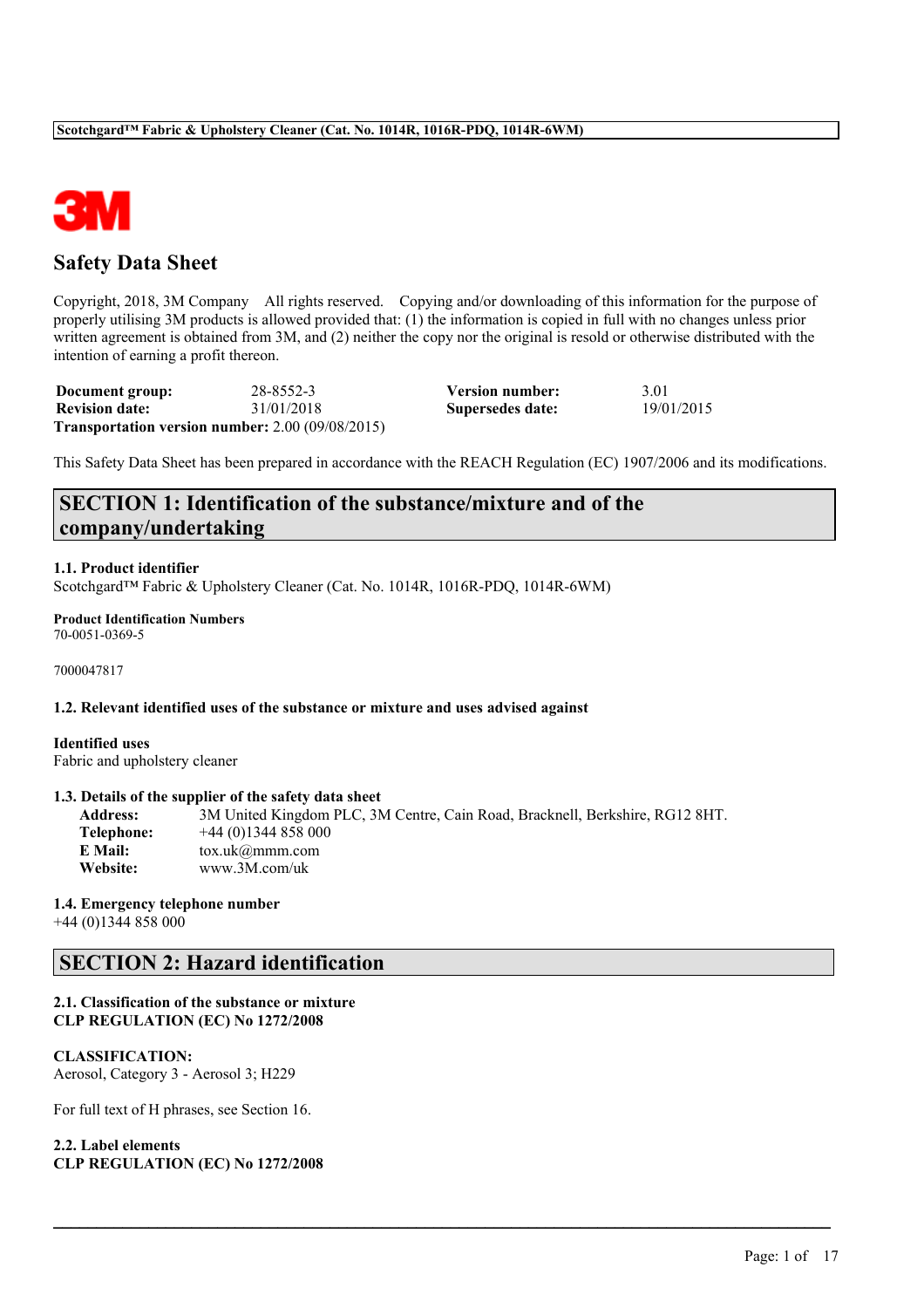## **SIGNAL WORD** WARNING.

| <b>HAZARD STATEMENTS:</b><br>H <sub>229</sub> | Pressurised container. may burst if heated.                                                    |
|-----------------------------------------------|------------------------------------------------------------------------------------------------|
| PRECAUTIONARY STATEMENTS                      |                                                                                                |
| <b>General:</b>                               |                                                                                                |
| P <sub>102</sub>                              | Keep out of reach of children.                                                                 |
| <b>Prevention:</b>                            |                                                                                                |
| <b>P210A</b>                                  | Keep away from heat, hot surfaces, sparks, open flames and other ignition sources. No smoking. |
| P <sub>251</sub>                              | Do not pierce or burn, even after use.                                                         |
| <b>Storage:</b>                               |                                                                                                |
| $P410 + P412$                                 | Protect from sunlight. Do not expose to temperatures exceeding 50C/122F.                       |
|                                               | $10/101$ $11$ $11$ $11$ $11$                                                                   |

1% of the mixture consists of components of unknown acute oral toxicity.

Contains 5% of components with unknown hazards to the aquatic environment.

## **Notes on labelling**

Updated per Regulation (EC) No. 648/2004 on detergents. Ingredients required per 648/2004: <5%: Anionic surfactants, Nonionic surfactant, polycarboxylate. Contains: Perfumes. 4% by mass of the contents are flammable. Nota K applied to CASRN 68476-86-8.

### **2.3. Other hazards**

None known.

# **SECTION 3: Composition/information on ingredients**

|                                                  |                | EC No.    |              |                                   |                              |
|--------------------------------------------------|----------------|-----------|--------------|-----------------------------------|------------------------------|
| Ingredient                                       | <b>CAS Nbr</b> |           | <b>REACH</b> | $%$ by Wt                         | <b>Classification</b>        |
|                                                  |                |           | Registration |                                   |                              |
|                                                  |                |           | No.          |                                   |                              |
| Non-Hazardous Ingredients                        | Mixture        |           |              | $85 -$<br>90                      | Substance not classified as  |
|                                                  |                |           |              |                                   | hazardous                    |
| Petroleum Gases, Liquified, Sweetened 68476-86-8 |                | 270-705-8 |              | $3 - 7$                           | Flam. Gas 1, H220;           |
|                                                  |                |           |              |                                   | Liquified gas, H280 - Nota   |
|                                                  |                |           |              |                                   | K, S, U                      |
|                                                  |                |           |              |                                   | STOT SE 3, H336              |
| Organic acid ester salt                          | Trade          |           |              | $\overline{\mathcal{L}}$<br>$1 -$ | Substance not classified as  |
|                                                  | Secret         |           |              |                                   | hazardous                    |
| Styrene maleic anhydride copolymer               | 52720-34-0     |           |              | $1 - 5$                           | Substance not classified as  |
|                                                  |                |           |              |                                   | hazardous                    |
| Sodium Lauryl Sulfate                            | $151 - 21 - 3$ | 205-788-1 |              | 5<br>$1 -$                        | Aquatic Chronic 3, H412      |
|                                                  |                |           |              |                                   | Acute Tox. 3, H311; Acute    |
|                                                  |                |           |              |                                   | Tox. 4, H302; Skin Irrit. 2, |
|                                                  |                |           |              |                                   | H315; Eye Dam. 1, H318;      |
|                                                  |                |           |              |                                   | <b>STOT SE 3, H335</b>       |
| 1,1-Difluoroethane                               | $75 - 37 - 6$  | 200-866-1 |              | $1 - 3$                           | Flam. Gas 1, H220;           |
|                                                  |                |           |              |                                   | Liquified gas, H280; STOT    |
|                                                  |                |           |              |                                   | SE 3, H336                   |
| 2-Butoxyethanol                                  | 111-76-2       | 203-905-0 | $ 01 -$      | ${}_{0.5}$                        | Acute Tox. 4, H332; Acute    |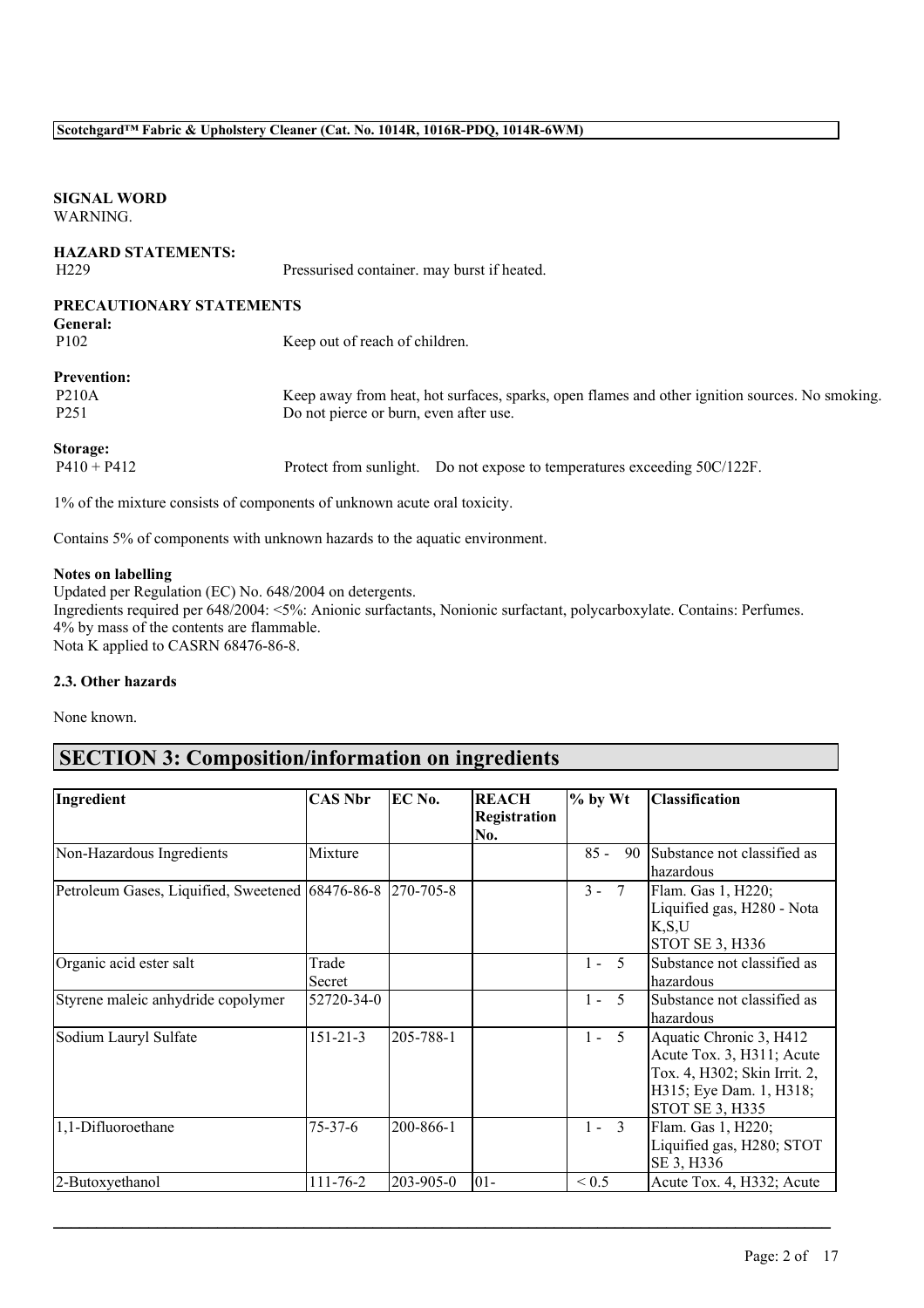|                            |            |           | 2119475108-<br>36 |             | Tox. 4, H312; Acute Tox. 4,<br>H302; Skin Irrit. 2, H315;<br>Eye Irrit. 2, H319                              |
|----------------------------|------------|-----------|-------------------|-------------|--------------------------------------------------------------------------------------------------------------|
| Ammonia, aqueous solution  | 1336-21-6  | 215-647-6 |                   | ${}_{0.25}$ | Skin Corr. 1B, H314; STOT<br>SE 3, H335; Aquatic Acute<br>1, H400, M=1 - Nota B<br>Met. Corr. 1, H290        |
| Sodium nitrite             | 7632-00-0  | 231-555-9 |                   | ${}_{0.2}$  | Ox. Sol. 3, H272; Acute<br>Tox. 3, H301; Aquatic Acute<br>$1, H400, M=1$                                     |
| Dodecyldimethylamine oxide | 1643-20-5  | 216-700-6 |                   | ${}_{0.2}$  | Aquatic Acute 1, $H400,M=1$ ;<br>Aquatic Chronic 1,<br>$H410,M=1$                                            |
| Morpholine                 | $110-91-8$ | 203-815-1 |                   | ${}_{0.2}$  | Flam. Liq. 3, H226; Acute<br>Tox. 3, H311; Acute Tox. 4,<br>H332; Acute Tox. 4, H302;<br>Skin Corr. 1B, H314 |
| Zinc oxide                 | 1314-13-2  | 215-222-5 |                   | ${}_{0.05}$ | Aquatic Acute 1, H400, M=1;<br>Aquatic Chronic 1,<br>$H410,M=1$                                              |

Please see section 16 for the full text of any H statements referred to in this section

For information on ingredient occupational exposure limits or PBT or vPvB status, see sections 8 and 12 of this SDS

# **SECTION 4: First aid measures**

## **4.1. Description of first aid measures**

### **Inhalation**

Remove person to fresh air. Get medical attention.

### **Skin contact**

Wash with soap and water. If signs/symptoms develop, get medical attention.

### **Eye contact**

Flush eyes with large amounts of water. If signs/symptoms persist, get medical attention.

### **If swallowed**

Rinse mouth. If you feel unwell, get medical attention.

### **4.2. Most important symptoms and effects, both acute and delayed**

See Section 11.1 Information on toxicological effects

### **4.3. Indication of any immediate medical attention and special treatment required**

Exposure may increase myocardial irritability. Do not administer sympathomimetic drugs unless absolutely necessary.

 $\mathcal{L}_\mathcal{L} = \mathcal{L}_\mathcal{L} = \mathcal{L}_\mathcal{L} = \mathcal{L}_\mathcal{L} = \mathcal{L}_\mathcal{L} = \mathcal{L}_\mathcal{L} = \mathcal{L}_\mathcal{L} = \mathcal{L}_\mathcal{L} = \mathcal{L}_\mathcal{L} = \mathcal{L}_\mathcal{L} = \mathcal{L}_\mathcal{L} = \mathcal{L}_\mathcal{L} = \mathcal{L}_\mathcal{L} = \mathcal{L}_\mathcal{L} = \mathcal{L}_\mathcal{L} = \mathcal{L}_\mathcal{L} = \mathcal{L}_\mathcal{L}$ 

# **SECTION 5: Fire-fighting measures**

### **5.1. Extinguishing media**

Use a fire fighting agent suitable for the surrounding fire.

### **5.2. Special hazards arising from the substance or mixture**

Closed containers exposed to heat from fire may build pressure and explode.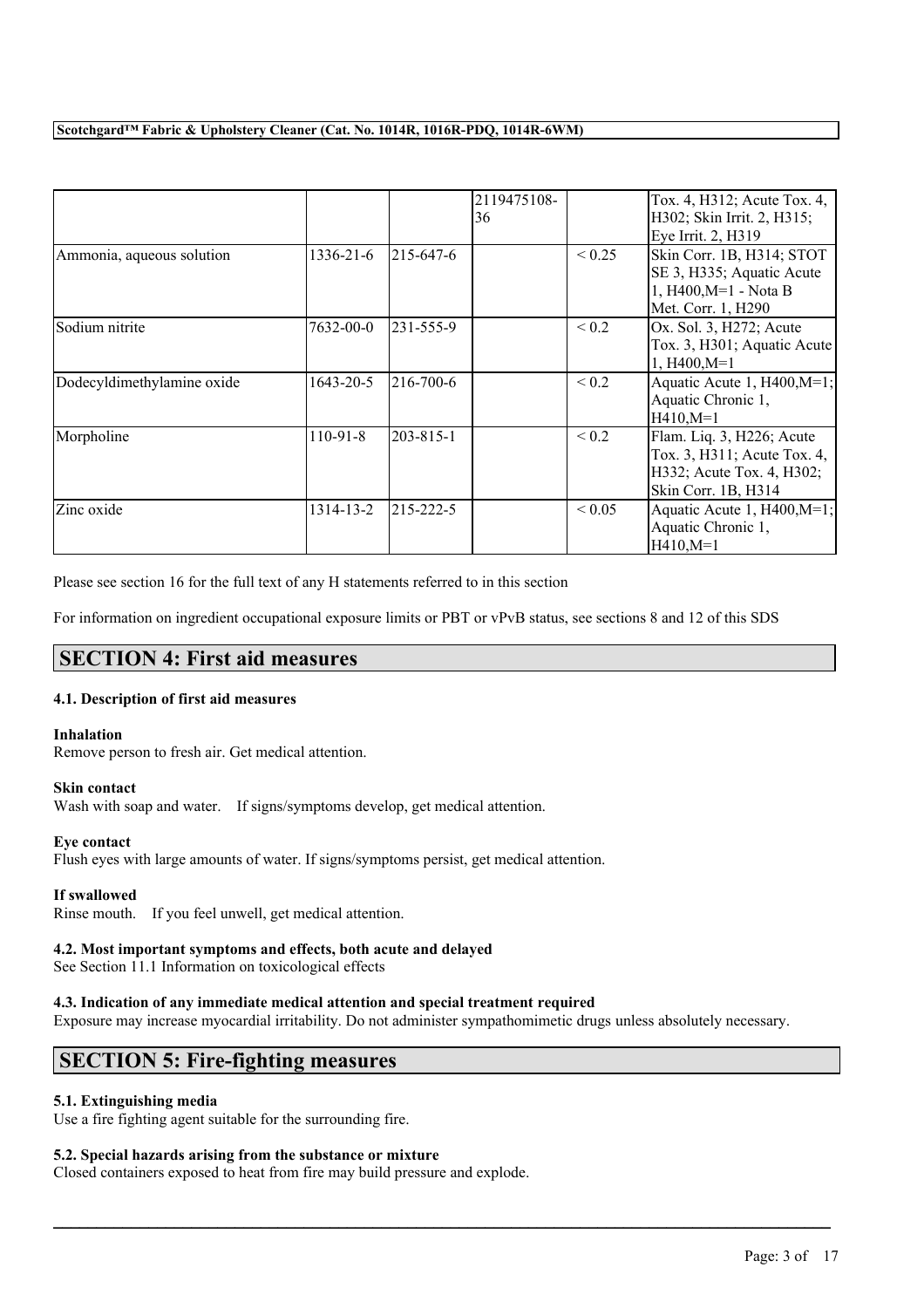### **Hazardous Decomposition or By-Products**

**Substance Condition** Carbon monoxide. During combustion. Carbon dioxide. During combustion. Hydrogen Fluoride **During Combustion** Oxides of sulphur. During combustion. Toxic vapour, gas, particulate. During combustion.

### **5.3. Advice for fire-fighters**

When fire fighting conditions are severe and total thermal decomposition of the product is possible, wear full protective clothing, including helmet, self-contained, positive pressure or pressure demand breathing apparatus,tunic and trousers (leggings),bands around arms, waist and legs, face mask, and protective covering for exposed areas of the head.

# **SECTION 6: Accidental release measures**

### **6.1. Personal precautions, protective equipment and emergency procedures**

Evacuate area. Keep away from heat/sparks/open flames/hot surfaces. - No smoking. Ventilate the area with fresh air. For large spill, or spills in confined spaces, provide mechanical ventilation to disperse or exhaust vapours, in accordance with good industrial hygiene practice. Refer to other sections of this SDS for information regarding physical and health hazards, respiratory protection, ventilation, and personal protective equipment.

### **6.2. Environmental precautions**

Avoid release to the environment.

### **6.3. Methods and material for containment and cleaning up**

If possible, seal leaking container. Place leaking containers in a well-ventilated area, preferably an operating exhaust hood, or if necessary outdoors on an impermeable surface until appropriate packaging for the leaking container or its contents is available. Contain spill. Working from around the edges of the spill inward, cover with bentonite, vermiculite, or commercially available inorganic absorbent material. Mix in sufficient absorbent until it appears dry. Remember, adding an absorbent material does not remove a physical, health, or environmental hazard. Collect as much of the spilled material as possible. Place in a closed container approved for transportation by appropriate authorities. Clean up residue with water. Seal the container. Dispose of collected material as soon as possible.

## **6.4. Reference to other sections**

Refer to Section 8 and Section 13 for more information

# **SECTION 7: Handling and storage**

### **7.1. Precautions for safe handling**

Avoid inhalation of thermal decomposition products. Do not pierce or burn, even after use. Do not breathe dust/fume/gas/mist/vapours/spray. Do not get in eyes, on skin, or on clothing. Do not eat, drink or smoke when using this product. Wash thoroughly after handling.

### **7.2. Conditions for safe storage including any incompatibilities**

Protect from sunlight. Do not expose to temperatures exceeding 50C/122F. Store away from heat.

### **7.3. Specific end use(s)**

See information in Section 7.1 and 7.2 for handling and storage recommendations. See Section 8 for exposure controls and personal protection recommendations.

 $\mathcal{L}_\mathcal{L} = \mathcal{L}_\mathcal{L} = \mathcal{L}_\mathcal{L} = \mathcal{L}_\mathcal{L} = \mathcal{L}_\mathcal{L} = \mathcal{L}_\mathcal{L} = \mathcal{L}_\mathcal{L} = \mathcal{L}_\mathcal{L} = \mathcal{L}_\mathcal{L} = \mathcal{L}_\mathcal{L} = \mathcal{L}_\mathcal{L} = \mathcal{L}_\mathcal{L} = \mathcal{L}_\mathcal{L} = \mathcal{L}_\mathcal{L} = \mathcal{L}_\mathcal{L} = \mathcal{L}_\mathcal{L} = \mathcal{L}_\mathcal{L}$ 

# **SECTION 8: Exposure controls/personal protection**

### **8.1 Control parameters**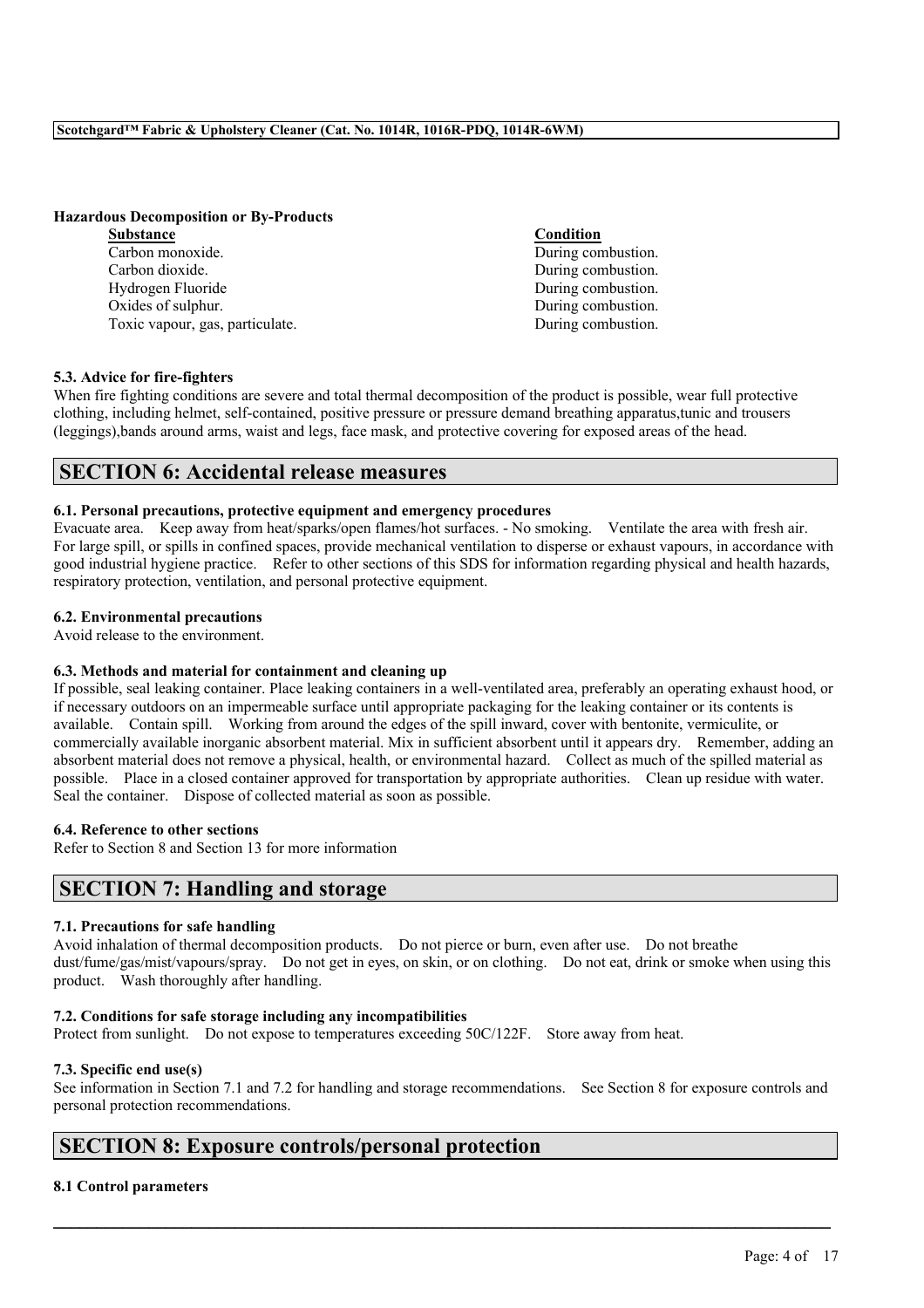### **Occupational exposure limits**

If a component is disclosed in section 3 but does not appear in the table below, an occupational exposure limit is not available for the component.

| Ingredient                                                                                                                                                                                            | <b>CAS Nbr</b> | Agency | Limit type                                                               | <b>Additional comments</b> |
|-------------------------------------------------------------------------------------------------------------------------------------------------------------------------------------------------------|----------------|--------|--------------------------------------------------------------------------|----------------------------|
| Morpholine                                                                                                                                                                                            | $110-91-8$     | UK HSC | TWA: $36 \text{ mg/m}^3$ (10 ppm);<br>STEL: $72 \text{ mg/m}^3$ (20 ppm) | <b>SKIN</b>                |
| 2-Butoxyethanol                                                                                                                                                                                       | $111 - 76 - 2$ | UK HSC | TWA:123 mg/m3(25)<br>ppm); $STEL:246$ mg/m $3(50)$<br>ppm)               | <b>SKIN</b>                |
| Ammonia released from<br>ammonium hydroxide/aqueous<br>ammonia solutions<br>UK HSC: UK Health and Safety Commission<br>TWA: Time-Weighted-Average<br>STEL: Short Term Exposure Limit<br>CEIL: Ceiling | 1336-21-6      | UK HSC | TWA:18 mg/m3 $(25$<br>$ppm$ );STEL:25 mg/m3(35)<br>ppm)                  |                            |

## **Biological limit values**

| Ingredient                                                             | <b>CAS</b> | Agency          | Determinant Biological     |                 | Sampling | Value        | <b>Additional</b> |
|------------------------------------------------------------------------|------------|-----------------|----------------------------|-----------------|----------|--------------|-------------------|
|                                                                        | Nbr        |                 |                            | <b>Specimen</b> | Time     |              | comments          |
| 2-Butoxyethanol                                                        |            | 111-76- UK EH40 | Butoxyacetic Creatinine in |                 | EOS      | 240 mmol/mol |                   |
|                                                                        |            | <b>BMGVs</b>    | acid                       | urine           |          |              |                   |
| UK EH40 BMGVs : UK. EH40 Biological Monitoring Guidance Values (BMGVs) |            |                 |                            |                 |          |              |                   |

EOS: End of shift.

### **8.2. Exposure controls**

### **8.2.1. Engineering controls**

Use general dilution ventilation and/or local exhaust ventilation to control airborne exposures to below relevant Exposure Limits and/or control dust/fume/gas/mist/vapours/spray. If ventilation is not adequate, use respiratory protection equipment.

### **8.2.2. Personal protective equipment (PPE)**

### **Eye/face protection**

Select and use eye/face protection to prevent contact based on the results of an exposure assessment. The following eye/face protection(s) are recommended: Indirect vented goggles.

### *Applicable Norms/Standards* Use eye protection conforming to EN 166

#### **Skin/hand protection**

Select and use gloves and/or protective clothing approved to relevant local standards to prevent skin contact based on the results of an exposure assessment. Selection should be based on use factors such as exposure levels, concentration of the substance or mixture, frequency and duration, physical challenges such as temperature extremes, and other use conditions. Consult with your glove and/or protective clothing manufacturer for selection of appropriate compatible gloves/protective clothing.

 $\mathcal{L}_\mathcal{L} = \mathcal{L}_\mathcal{L} = \mathcal{L}_\mathcal{L} = \mathcal{L}_\mathcal{L} = \mathcal{L}_\mathcal{L} = \mathcal{L}_\mathcal{L} = \mathcal{L}_\mathcal{L} = \mathcal{L}_\mathcal{L} = \mathcal{L}_\mathcal{L} = \mathcal{L}_\mathcal{L} = \mathcal{L}_\mathcal{L} = \mathcal{L}_\mathcal{L} = \mathcal{L}_\mathcal{L} = \mathcal{L}_\mathcal{L} = \mathcal{L}_\mathcal{L} = \mathcal{L}_\mathcal{L} = \mathcal{L}_\mathcal{L}$ 

Gloves made from the following material(s) are recommended:

| <b>Material</b> | Thickness (mm) | <b>Breakthrough Time</b> |
|-----------------|----------------|--------------------------|
| Butyl rubber.   | 0.5            | $> 8$ hours              |
| Neoprene.       | 0.5            | $> 8$ hours              |
| Nitrile rubber. | 0.35           | $> 8$ hours              |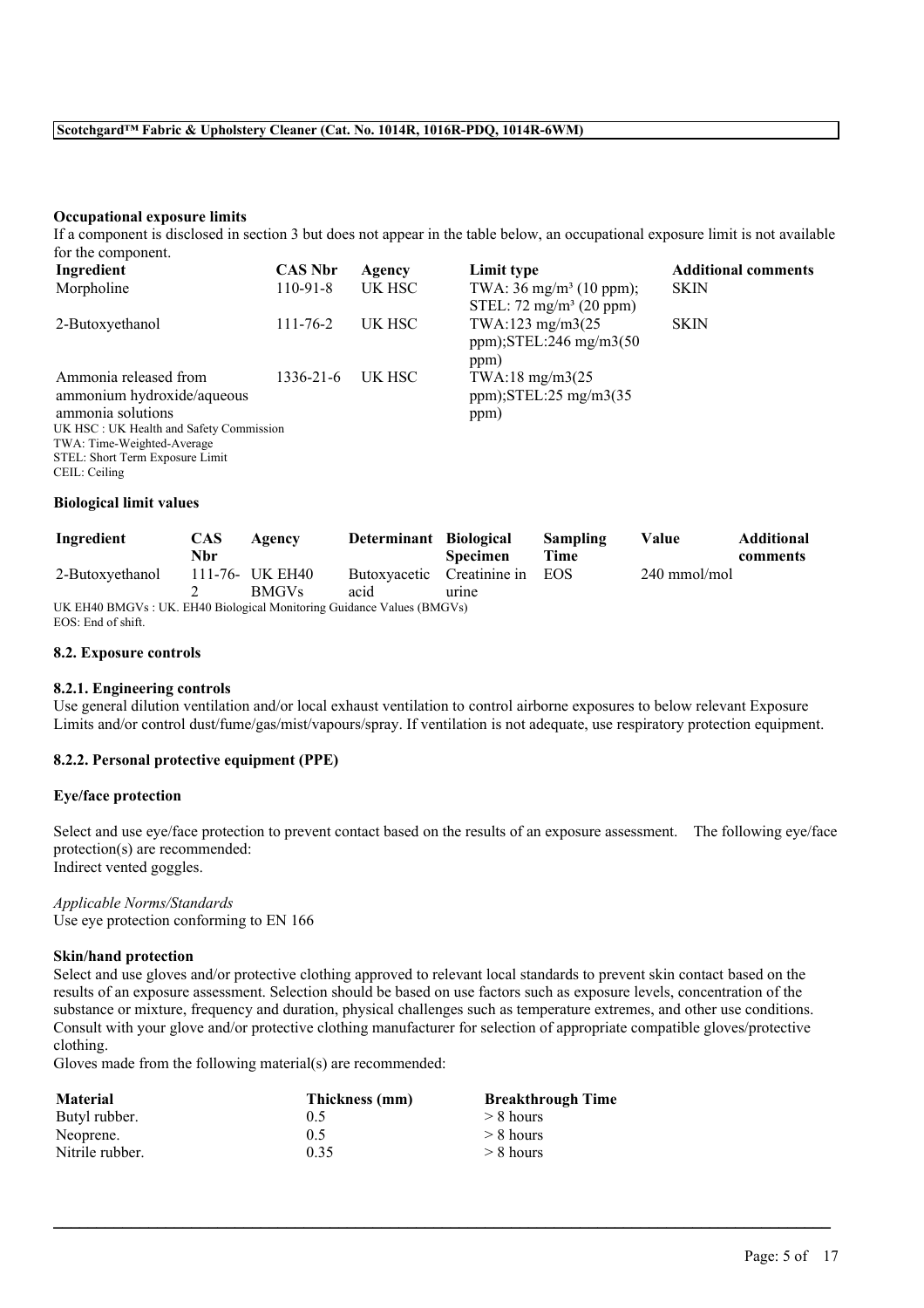The glove data presented are based on the substance driving dermal toxicity and the conditions present at the time of testing. Breakthrough time may be altered when the glove is subjected to use conditions that place additional stress on the glove.

*Applicable Norms/Standards* Use gloves tested to EN 374

### **Respiratory protection**

An exposure assessment may be needed to decide if a respirator is required. If a respirator is needed, use respirators as part of a full respiratory protection program. Based on the results of the exposure assessment, select from the following respirator type(s) to reduce inhalation exposure:

Half facepiece or full facepiece air-purifying respirator suitable for organic vapours and particulates Half facepiece or full facepiece supplied-air respirator

For questions about suitability for a specific application, consult with your respirator manufacturer.

### *Applicable Norms/Standards*

Use a respirator conforming to EN 140 or EN 136

# Use a respirator conforming to EN 140 or EN 136: filter types A & P

# **SECTION 9: Physical and chemical properties**

#### **9.1. Information on basic physical and chemical properties**

| <b>Physical state</b>                  | Liquid.                                                        |
|----------------------------------------|----------------------------------------------------------------|
| <b>Specific Physical Form:</b>         | Aerosol                                                        |
| Appearance/Odour                       | Liquid mixture in aerosol container, dispenses white foam with |
|                                        | floral scent                                                   |
| <b>Odour threshold</b>                 | No data available.                                             |
| pН                                     | 9.2                                                            |
| <b>Boiling point/boiling range</b>     | 100 °C [ <i>Details</i> : (Liquid product)]                    |
| <b>Melting point</b>                   | Not applicable.                                                |
| Flammability (solid, gas)              | Not applicable.                                                |
| <b>Explosive properties</b>            | Not classified                                                 |
| <b>Oxidising properties</b>            | Not classified                                                 |
| <b>Flash point</b>                     | No flash point                                                 |
| <b>Autoignition temperature</b>        | Not applicable.                                                |
| <b>Flammable Limits(LEL)</b>           | Not applicable.                                                |
| <b>Flammable Limits(UEL)</b>           | Not applicable.                                                |
| Vapour pressure                        | 2,399.8 Pa [@ 20 °C ] [Details: (Liquid product)]              |
| <b>Relative density</b>                | [Ref Std: WATER=1] [Details: (Liquid product)]                 |
| <b>Water solubility</b>                | Complete                                                       |
| Solubility- non-water                  | No data available.                                             |
| Partition coefficient: n-octanol/water | No data available.                                             |
| <b>Evaporation rate</b>                | Not applicable.                                                |
| <b>Vapour density</b>                  | Not applicable.                                                |
| <b>Decomposition temperature</b>       | No data available.                                             |
| <b>Viscosity</b>                       | No data available.                                             |
| <b>Density</b>                         | 1 g/ml [ <i>Details</i> : (Liquid product)]                    |
| 9.2. Other information                 |                                                                |
| <b>EU Volatile Organic Compounds</b>   | No data available.                                             |
| <b>Percent volatile</b>                | approximately 94 %                                             |
|                                        |                                                                |

 $\mathcal{L}_\mathcal{L} = \mathcal{L}_\mathcal{L} = \mathcal{L}_\mathcal{L} = \mathcal{L}_\mathcal{L} = \mathcal{L}_\mathcal{L} = \mathcal{L}_\mathcal{L} = \mathcal{L}_\mathcal{L} = \mathcal{L}_\mathcal{L} = \mathcal{L}_\mathcal{L} = \mathcal{L}_\mathcal{L} = \mathcal{L}_\mathcal{L} = \mathcal{L}_\mathcal{L} = \mathcal{L}_\mathcal{L} = \mathcal{L}_\mathcal{L} = \mathcal{L}_\mathcal{L} = \mathcal{L}_\mathcal{L} = \mathcal{L}_\mathcal{L}$ 

# **SECTION 10: Stability and reactivity**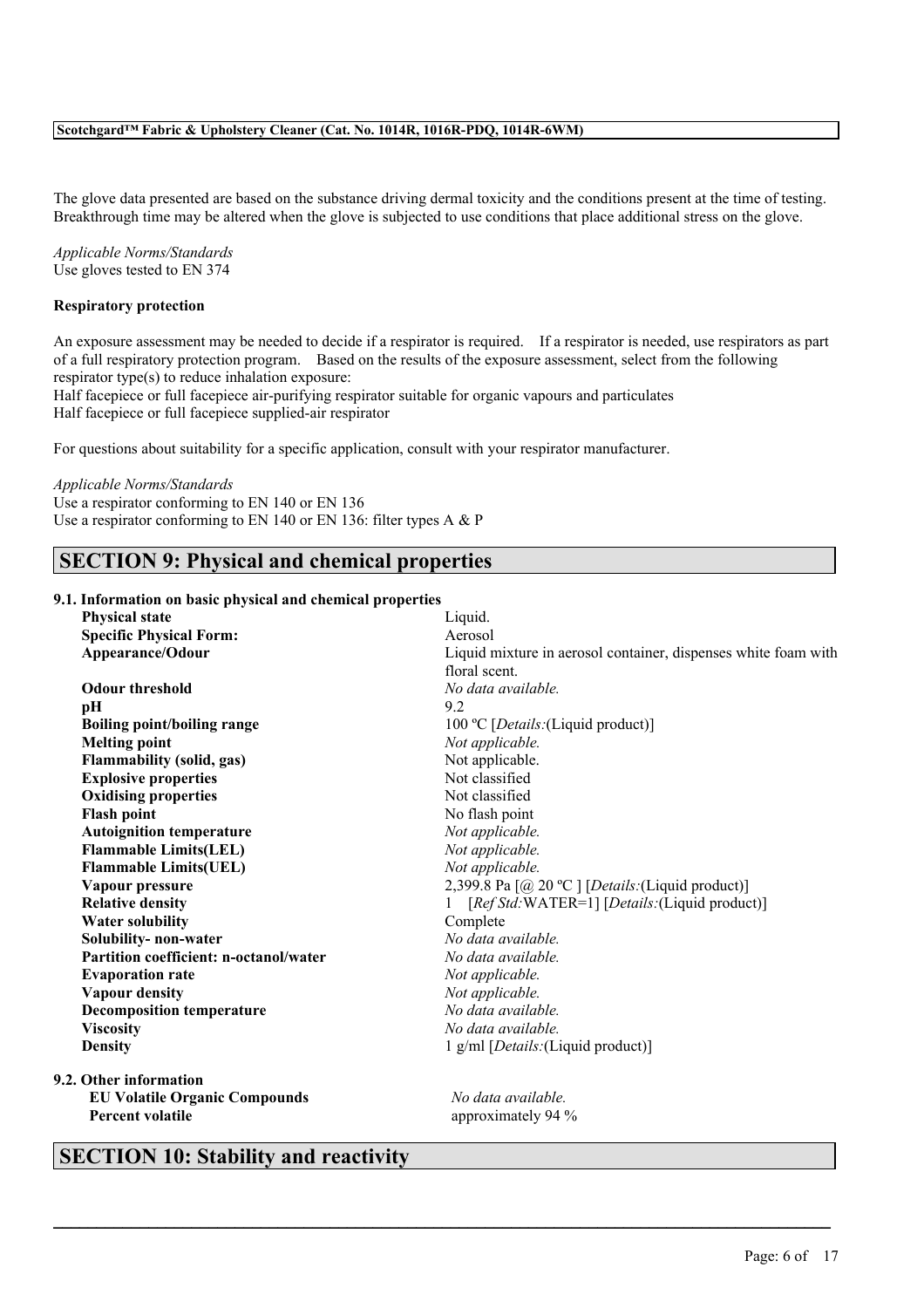### **10.1 Reactivity**

This material may be reactive with certain agents under certain conditions - see the remaining headings in this section

# **10.2 Chemical stability**

Stable.

## **10.3 Possibility of hazardous reactions**

Hazardous polymerisation will not occur.

#### **10.4 Conditions to avoid** Heat.

**10.5 Incompatible materials** None known.

## **10.6 Hazardous decomposition products**

None known.

**Substance Condition**

Refer to section 5.2 for hazardous decomposition products during combustion.

Extreme heat arising from situations such as misuse or equipment failure can generate hydrogen fluoride as a decomposition product.

# **SECTION 11: Toxicological information**

The information below may not agree with the EU material classification in Section 2 and/or the ingredient classifications in Section 3 if specific ingredient classifications are mandated by a competent authority. In addition, statements and data presented in Section 11 are based on UN GHS calculation rules and classifications derived from **3M assessments.**

**11.1 Information on Toxicological effects**

**Signs and Symptoms of Exposure**

Based on test data and/or information on the components, this material may produce the following health effects:

### **Inhalation**

Intentional concentration and inhalation may be harmful or fatal. Respiratory tract irritation: Signs/symptoms may include cough, sneezing, nasal discharge, headache, hoarseness, and nose and throat pain. May cause additional health effects (see below).

 $\mathcal{L}_\mathcal{L} = \mathcal{L}_\mathcal{L} = \mathcal{L}_\mathcal{L} = \mathcal{L}_\mathcal{L} = \mathcal{L}_\mathcal{L} = \mathcal{L}_\mathcal{L} = \mathcal{L}_\mathcal{L} = \mathcal{L}_\mathcal{L} = \mathcal{L}_\mathcal{L} = \mathcal{L}_\mathcal{L} = \mathcal{L}_\mathcal{L} = \mathcal{L}_\mathcal{L} = \mathcal{L}_\mathcal{L} = \mathcal{L}_\mathcal{L} = \mathcal{L}_\mathcal{L} = \mathcal{L}_\mathcal{L} = \mathcal{L}_\mathcal{L}$ 

### **Skin contact**

Mild Skin Irritation: Signs/symptoms may include localised redness, swelling, itching, and dryness.

### **Eye contact**

Contact with the eyes during product use is not expected to result in significant irritation.

### **Ingestion**

No known health effects.

### **Additional Health Effects:**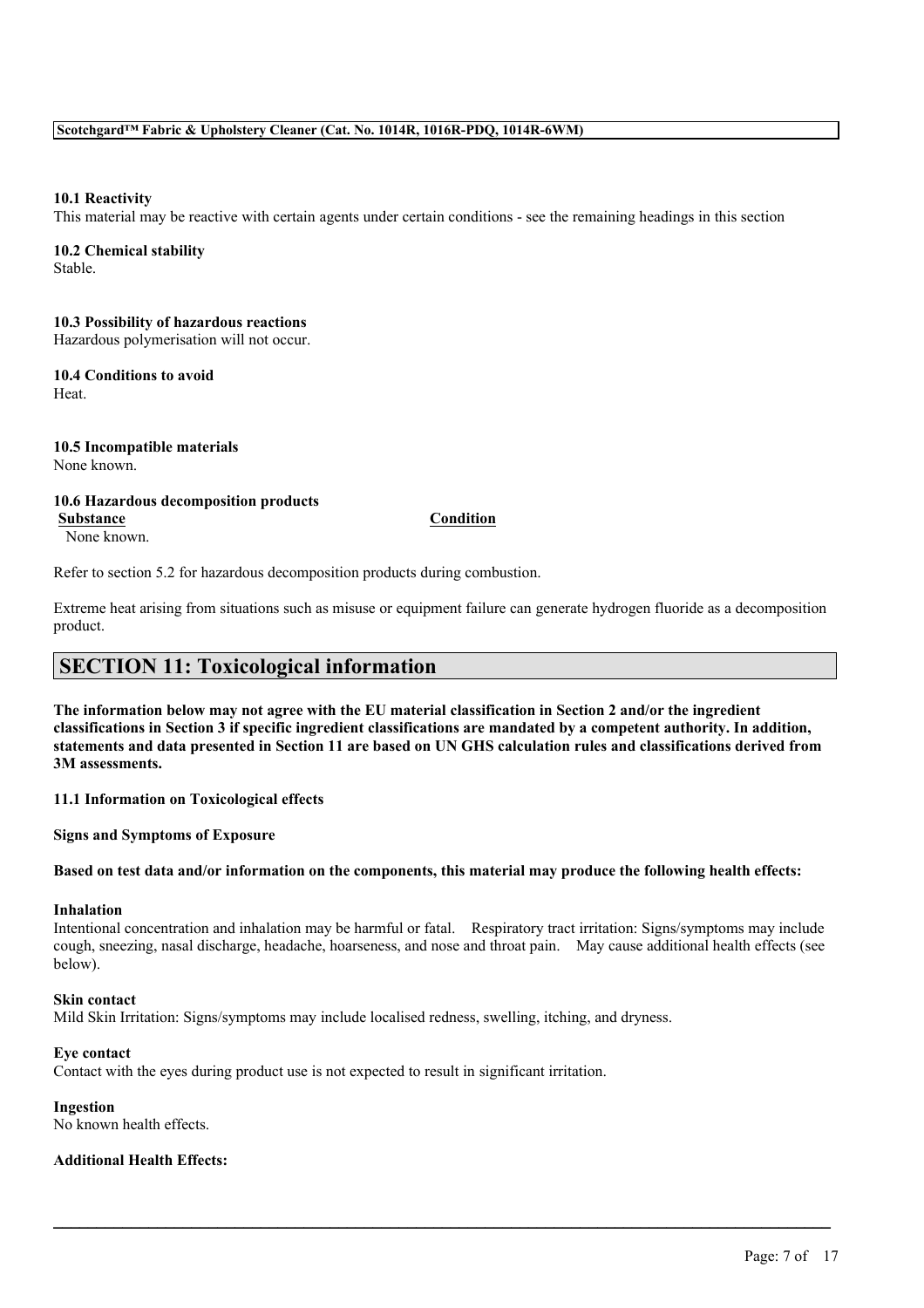## **Single exposure may cause target organ effects:**

Single exposure, above recommended guidelines, may cause:

Cardiac sensitisation: Signs/symptoms may include irregular heartbeat (arrhythmia), faintness, chest pain, and may be fatal.

## **Toxicological Data**

If a component is disclosed in section 3 but does not appear in a table below, either no data are available for that endpoint or the data are not sufficient for classification.

### **Acute Toxicity**

| Name                                  | Route                                 | <b>Species</b> | Value                                             |
|---------------------------------------|---------------------------------------|----------------|---------------------------------------------------|
| Overall product                       | Dermal                                |                | No data available; calculated ATE >5,000 mg/kg    |
| Overall product                       | Inhalation-<br>Dust/Mist(4<br>hr)     |                | No data available; calculated ATE >12.5 mg/l      |
| Overall product                       | Ingestion                             |                | No data available; calculated $ATE > 5,000$ mg/kg |
| Petroleum Gases, Liquified, Sweetened | Inhalation-<br>Gas $(4)$<br>hours)    | Rat            | LC50 277,000 ppm                                  |
| Styrene maleic anhydride copolymer    | Dermal                                |                | LD50 estimated to be $2,000 - 5,000$ mg/kg        |
| Styrene maleic anhydride copolymer    | Ingestion                             |                | LD50 estimated to be $2,000 - 5,000$ mg/kg        |
| Sodium Lauryl Sulfate                 | Inhalation-<br>Dust/Mist              |                | $LC50 > 0.975$ mg/l                               |
| Sodium Lauryl Sulfate                 | Dermal                                | Rabbit         | LD50<br>$580$ mg/kg                               |
| Sodium Lauryl Sulfate                 | Ingestion                             | Rat            | LD50 1,650 mg/kg                                  |
| 1.1-Difluoroethane                    | Inhalation-<br>Gas $(4)$<br>hours)    | Rat            | $LC50 > 437,000$ ppm                              |
| 1.1-Difluoroethane                    | Ingestion                             | Rat            | $LD50 > 1,500$ mg/kg                              |
| 2-Butoxyethanol                       | Dermal                                | Guinea<br>pig  | $LD50 > 2,000$ mg/kg                              |
| 2-Butoxyethanol                       | Inhalation-<br>Vapour (4<br>hours)    | Guinea<br>pig  | $LC50 > 2.6$ mg/l                                 |
| 2-Butoxyethanol                       | Ingestion                             | Guinea<br>pig  | LD50 $1,414$ mg/kg                                |
| Ammonia, aqueous solution             | Ingestion                             | Rat            | LD50<br>$350$ mg/kg                               |
| Morpholine                            | Dermal                                | Rabbit         | LD50 310 mg/kg                                    |
| Morpholine                            | Inhalation-<br>Vapour                 | Rat            | LC50 estimated to be 10 - 20 mg/l                 |
| Morpholine                            | Ingestion                             | Rat            | LD50<br>$1,050$ mg/kg                             |
| Dodecyldimethylamine oxide            | Ingestion                             | Mouse          | LD50<br>$2,700$ mg/kg                             |
| Dodecyldimethylamine oxide            | Dermal                                | Rabbit         | LD50 3,536 mg/kg                                  |
| Zinc oxide                            | Dermal                                |                | LD50 estimated to be $> 5,000$ mg/kg              |
| Zinc oxide                            | Inhalation-<br>Dust/Mist<br>(4 hours) | Rat            | $LC50 > 5.7$ mg/l                                 |
| Zinc oxide                            | Ingestion                             | Rat            | $LD50 > 5,000$ mg/kg                              |

 $ATE = acute$  toxicity estimate

### **Skin Corrosion/Irritation**

| Name                                  | <b>Species</b> | Value                     |
|---------------------------------------|----------------|---------------------------|
|                                       |                |                           |
| Petroleum Gases, Liquified, Sweetened | Professio      | No significant irritation |
|                                       | nal            |                           |
|                                       | judgemen       |                           |
|                                       |                |                           |
| Sodium Lauryl Sulfate                 | Rabbit         | Irritant                  |
| 2-Butoxyethanol                       | Rabbit         | Irritant                  |
| Ammonia, aqueous solution             | Rabbit         | Corrosive                 |
| Morpholine                            | official       | Corrosive                 |
|                                       | classificat    |                           |
|                                       | 10n            |                           |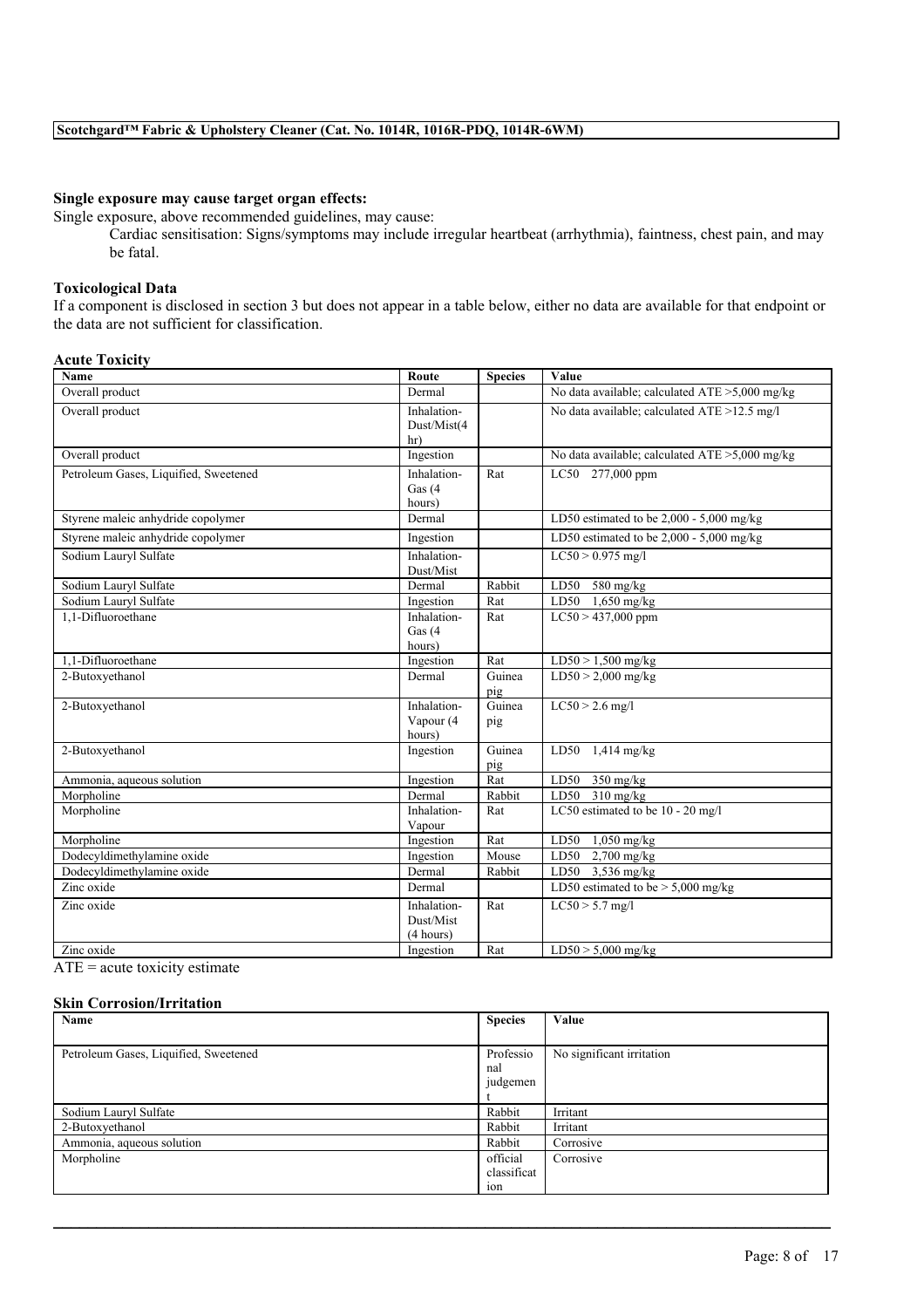| Human<br>oxide<br>$\mathcal{L}$ mc<br>and<br>__<br>anımal | dia significant irritation<br>N0 |
|-----------------------------------------------------------|----------------------------------|
|-----------------------------------------------------------|----------------------------------|

### **Serious Eye Damage/Irritation**

| $\sim$<br>Name                        | <b>Species</b> | Value                     |
|---------------------------------------|----------------|---------------------------|
|                                       |                |                           |
| Petroleum Gases, Liquified, Sweetened | Professio      | No significant irritation |
|                                       | nal            |                           |
|                                       | judgemen       |                           |
|                                       |                |                           |
| Sodium Lauryl Sulfate                 | Rabbit         | Corrosive                 |
| 2-Butoxyethanol                       | Rabbit         | Severe irritant           |
| Ammonia, aqueous solution             | Rabbit         | Corrosive                 |
| Morpholine                            | Rabbit         | Corrosive                 |
| Zinc oxide                            | Rabbit         | Mild irritant             |

### **Skin Sensitisation**

| Name            | <b>Species</b> | Value          |
|-----------------|----------------|----------------|
|                 |                |                |
| 2-Butoxyethanol | Guinea         | Not classified |
|                 | pig            |                |
| Morpholine      | Guinea         | Not classified |
|                 | pig            |                |
| Zinc oxide      | Guinea         | Not classified |
|                 | pig            |                |

### **Respiratory Sensitisation**

For the component/components, either no data is currently available or the data is not sufficient for classification.

## **Germ Cell Mutagenicity**

| Name                                  | Route    | Value                                          |
|---------------------------------------|----------|------------------------------------------------|
|                                       |          |                                                |
| Petroleum Gases, Liquified, Sweetened | In Vitro | Not mutagenic                                  |
| 1.1-Difluoroethane                    | In Vitro | Some positive data exist, but the data are not |
|                                       |          | sufficient for classification                  |
| 1.1-Difluoroethane                    | In vivo  | Some positive data exist, but the data are not |
|                                       |          | sufficient for classification                  |
| 2-Butoxyethanol                       | In Vitro | Some positive data exist, but the data are not |
|                                       |          | sufficient for classification                  |
| Morpholine                            | In Vitro | Some positive data exist, but the data are not |
|                                       |          | sufficient for classification                  |
| Morpholine                            | In vivo  | Some positive data exist, but the data are not |
|                                       |          | sufficient for classification                  |
| Zinc oxide                            | In Vitro | Some positive data exist, but the data are not |
|                                       |          | sufficient for classification                  |
| Zinc oxide                            | In vivo  | Some positive data exist, but the data are not |
|                                       |          | sufficient for classification                  |

## **Carcinogenicity**

| Name               | Route      | <b>Species</b>                | Value                                                                           |
|--------------------|------------|-------------------------------|---------------------------------------------------------------------------------|
| 1,1-Difluoroethane | Inhalation | Rat                           | Some positive data exist, but the data are not<br>sufficient for classification |
| 2-Butoxyethanol    | Inhalation | Multiple<br>animal<br>species | Some positive data exist, but the data are not<br>sufficient for classification |
| Morpholine         | Ingestion  | Multiple<br>animal<br>species | Not carcinogenic                                                                |
| Morpholine         | Inhalation | Rat                           | Not carcinogenic                                                                |

 $\mathcal{L}_\mathcal{L} = \mathcal{L}_\mathcal{L} = \mathcal{L}_\mathcal{L} = \mathcal{L}_\mathcal{L} = \mathcal{L}_\mathcal{L} = \mathcal{L}_\mathcal{L} = \mathcal{L}_\mathcal{L} = \mathcal{L}_\mathcal{L} = \mathcal{L}_\mathcal{L} = \mathcal{L}_\mathcal{L} = \mathcal{L}_\mathcal{L} = \mathcal{L}_\mathcal{L} = \mathcal{L}_\mathcal{L} = \mathcal{L}_\mathcal{L} = \mathcal{L}_\mathcal{L} = \mathcal{L}_\mathcal{L} = \mathcal{L}_\mathcal{L}$ 

## **Reproductive Toxicity**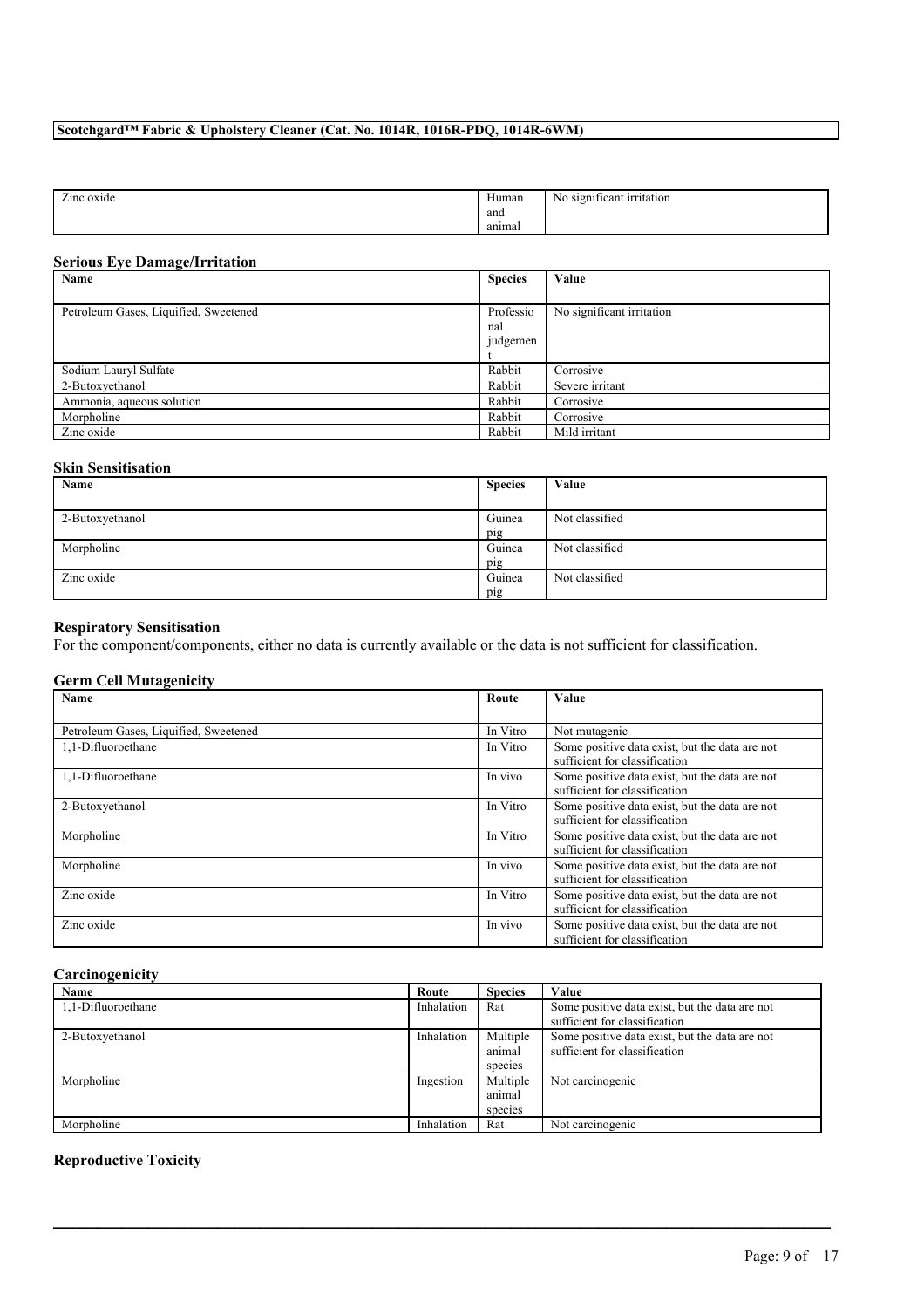# **Reproductive and/or Developmental Effects**

| Name               | Route      | Value                                  | <b>Species</b> | <b>Test result</b> | Exposure        |
|--------------------|------------|----------------------------------------|----------------|--------------------|-----------------|
|                    |            |                                        |                |                    | <b>Duration</b> |
| 1.1-Difluoroethane | Inhalation | Not classified for development         | Rat            | <b>NOAEL</b>       | during          |
|                    |            |                                        |                | $50,000$ ppm       | organogenesis   |
| 2-Butoxyethanol    | Dermal     | Not classified for development         | Rat            | <b>NOAEL</b>       | during          |
|                    |            |                                        |                | 1,760              | gestation       |
|                    |            |                                        |                | mg/kg/day          |                 |
| 2-Butoxyethanol    | Ingestion  | Not classified for development         | Rat            | <b>NOAEL 100</b>   | during          |
|                    |            |                                        |                | mg/kg/day          | organogenesis   |
| 2-Butoxyethanol    | Inhalation | Not classified for development         | Multiple       | <b>NOAEL 0.48</b>  | during          |
|                    |            |                                        | animal         | mg/l               | organogenesis   |
|                    |            |                                        | species        |                    |                 |
| Zinc oxide         | Ingestion  | Not classified for reproduction and/or | Multiple       | <b>NOAEL 125</b>   | premating $\&$  |
|                    |            | development                            | animal         | mg/kg/day          | during          |
|                    |            |                                        | species        |                    | gestation       |

# **Target Organ(s)**

# **Specific Target Organ Toxicity - single exposure**

| Name                                     | Route      | <b>Target Organ(s)</b>               | Value                                                                              | <b>Species</b>                               | <b>Test result</b>            | <b>Exposure</b><br><b>Duration</b> |
|------------------------------------------|------------|--------------------------------------|------------------------------------------------------------------------------------|----------------------------------------------|-------------------------------|------------------------------------|
| Petroleum Gases,<br>Liquified, Sweetened | Inhalation | cardiac sensitisation                | Causes damage to organs                                                            | similar<br>compoun<br>$\mathrm{d}\mathrm{s}$ | <b>NOAEL Not</b><br>available |                                    |
| Petroleum Gases,                         | Inhalation | central nervous                      | May cause drowsiness or                                                            |                                              | <b>NOAEL Not</b>              |                                    |
| Liquified, Sweetened                     |            | system depression                    | dizziness                                                                          |                                              | available                     |                                    |
| Petroleum Gases,<br>Liquified, Sweetened | Inhalation | respiratory irritation               | Not classified                                                                     |                                              | <b>NOAEL Not</b><br>available |                                    |
| Sodium Lauryl Sulfate                    | Inhalation | respiratory irritation               | May cause respiratory irritation                                                   | similar<br>health<br>hazards                 | <b>NOAEL Not</b><br>available |                                    |
| 1,1-Difluoroethane                       | Inhalation | cardiac sensitisation                | Causes damage to organs                                                            | Human<br>and<br>animal                       | <b>NOAEL Not</b><br>available | poisoning<br>and/or abuse          |
| 1,1-Difluoroethane                       | Inhalation | central nervous<br>system depression | May cause drowsiness or<br>dizziness                                               | Human<br>and<br>animal                       | <b>NOAEL</b><br>100,000 ppm   |                                    |
| 1,1-Difluoroethane                       | Inhalation | respiratory irritation               | Some positive data exist, but the<br>data are not sufficient for<br>classification | $\overline{\text{Not}}$<br>available         | <b>NOAEL Not</b><br>available | not available                      |
| 2-Butoxyethanol                          | Dermal     | endocrine system                     | Not classified                                                                     | Rabbit                                       | <b>NOAEL 902</b><br>mg/kg     | 6 hours                            |
| 2-Butoxyethanol                          | Dermal     | liver                                | Not classified                                                                     | Rabbit                                       | LOAEL <sub>72</sub><br>mg/kg  | not available                      |
| 2-Butoxyethanol                          | Dermal     | kidney and/or<br>bladder             | Not classified                                                                     | Rabbit                                       | LOAEL 451<br>mg/kg            | 6 hours                            |
| 2-Butoxyethanol                          | Dermal     | blood                                | Not classified                                                                     | Multiple<br>animal<br>species                | <b>NOAEL Not</b><br>available |                                    |
| 2-Butoxyethanol                          | Inhalation | central nervous<br>system depression | May cause drowsiness or<br>dizziness                                               | Human                                        | <b>NOAEL Not</b><br>available |                                    |
| 2-Butoxyethanol                          | Inhalation | respiratory irritation               | Some positive data exist, but the<br>data are not sufficient for<br>classification | Human                                        | <b>NOAEL Not</b><br>available |                                    |
| 2-Butoxyethanol                          | Inhalation | blood                                | Not classified                                                                     | Multiple<br>animal<br>species                | <b>NOAEL Not</b><br>available |                                    |
| 2-Butoxyethanol                          | Ingestion  | central nervous<br>system depression | May cause drowsiness or<br>dizziness                                               | Professio<br>nal<br>judgeme<br>nt            | <b>NOAEL Not</b><br>available |                                    |
| 2-Butoxyethanol                          | Ingestion  | blood                                | Not classified                                                                     | Multiple<br>animal<br>species                | <b>NOAEL Not</b><br>available |                                    |
| 2-Butoxyethanol                          | Ingestion  | kidney and/or<br>bladder             | Not classified                                                                     | Human                                        | <b>NOAEL Not</b><br>available | poisoning<br>and/or abuse          |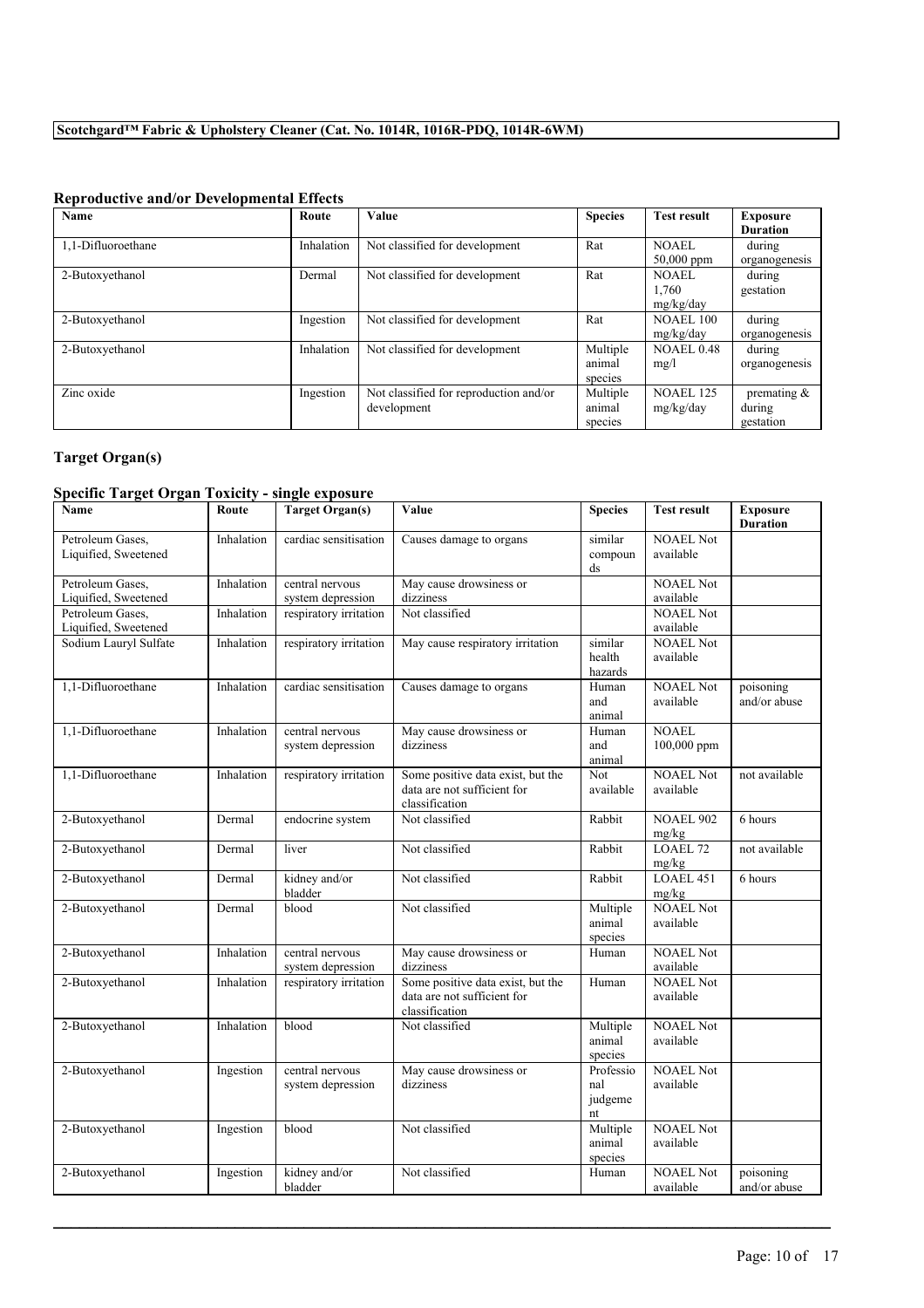| Ammonia, aqueous | Inhalation | respiratory irritation | May cause respiratory irritation  | Human | NOAEL not        |  |
|------------------|------------|------------------------|-----------------------------------|-------|------------------|--|
| solution         |            |                        |                                   |       | available        |  |
| Morpholine       | Inhalation | respiratory irritation | Some positive data exist, but the |       | <b>NOAEL Not</b> |  |
|                  |            |                        | data are not sufficient for       |       | available        |  |
|                  |            |                        | classification                    |       |                  |  |

# **Specific Target Organ Toxicity - repeated exposure**

| Name                                     | Route      | <b>Target Organ(s)</b>                                                     | Value                                                                              | <b>Species</b>                | <b>Test result</b>            | <b>Exposure</b><br><b>Duration</b> |
|------------------------------------------|------------|----------------------------------------------------------------------------|------------------------------------------------------------------------------------|-------------------------------|-------------------------------|------------------------------------|
| Petroleum Gases,<br>Liquified, Sweetened | Inhalation | kidney and/or<br>bladder                                                   | Not classified                                                                     | Rat                           | <b>NOAEL Not</b><br>available |                                    |
| 1,1-Difluoroethane                       | Inhalation | hematopoietic<br>system   kidney<br>and/or bladder  <br>respiratory system | Not classified                                                                     | Rat                           | <b>NOAEL</b><br>25,000 ppm    | 2 years                            |
| 2-Butoxyethanol                          | Dermal     | blood                                                                      | Not classified                                                                     | Multiple<br>animal<br>species | <b>NOAEL Not</b><br>available | not available                      |
| 2-Butoxyethanol                          | Dermal     | endocrine system                                                           | Not classified                                                                     | Rabbit                        | <b>NOAEL 150</b><br>mg/kg/day | 90 days                            |
| 2-Butoxyethanol                          | Inhalation | liver                                                                      | Not classified                                                                     | Rat                           | <b>NOAEL 2.4</b><br>mg/l      | 14 weeks                           |
| 2-Butoxyethanol                          | Inhalation | kidney and/or<br>bladder                                                   | Not classified                                                                     | Rat                           | <b>NOAEL 0.15</b><br>mg/l     | 14 weeks                           |
| 2-Butoxyethanol                          | Inhalation | blood                                                                      | Not classified                                                                     | Rat                           | LOAEL 0.15<br>mg/l            | 6 months                           |
| 2-Butoxyethanol                          | Inhalation | endocrine system                                                           | Not classified                                                                     | Dog                           | LOAEL 1.9<br>mg/l             | 8 days                             |
| 2-Butoxyethanol                          | Ingestion  | blood                                                                      | Not classified                                                                     | Rat                           | LOAEL 69<br>mg/kg/day         | 13 weeks                           |
| 2-Butoxyethanol                          | Ingestion  | kidney and/or<br>bladder                                                   | Not classified                                                                     | Multiple<br>animal<br>species | <b>NOAEL Not</b><br>available | not available                      |
| Morpholine                               | Dermal     | liver   kidney and/or<br>bladder                                           | Some positive data exist, but the<br>data are not sufficient for<br>classification | Guinea<br>pig                 | <b>LOAEL 900</b><br>mg/kg/day | 13 days                            |
| Morpholine                               | Dermal     | hematopoietic<br>system                                                    | Not classified                                                                     | Guinea<br>pig                 | <b>NOAEL 900</b><br>mg/kg/day | 13 days                            |
| Morpholine                               | Inhalation | eyes                                                                       | Causes damage to organs through<br>prolonged or repeated exposure                  | Human                         | <b>NOAEL Not</b><br>available | occupational<br>exposure           |
| Morpholine                               | Inhalation | respiratory system                                                         | May cause damage to organs<br>though prolonged or repeated<br>exposure             | Rat                           | <b>NOAEL 0.09</b><br>mg/l     | 13 weeks                           |
| Morpholine                               | Inhalation | liver   kidney and/or<br>bladder                                           | Not classified                                                                     | Rat                           | LOAEL 64<br>mg/l              | 5 days                             |
| Morpholine                               | Inhalation | heart   endocrine<br>system                                                | Not classified                                                                     | Rat                           | NOAEL 0.9<br>mg/l             | 13 weeks                           |
| Morpholine                               | Inhalation | nervous system                                                             | Not classified                                                                     | Rat                           | <b>NOAEL 0.53</b><br>mg/l     | 104 weeks                          |
| Morpholine                               | Ingestion  | kidney and/or<br>bladder                                                   | May cause damage to organs<br>though prolonged or repeated<br>exposure             | Rat                           | LOAEL 160<br>mg/kg/day        | 30 days                            |
| Morpholine                               | Ingestion  | liver   respiratory<br>system                                              | Some positive data exist, but the<br>data are not sufficient for<br>classification | Rat                           | <b>NOAEL 160</b><br>mg/kg/day | 30 days                            |
| Morpholine                               | Ingestion  | hematopoietic<br>system                                                    | Not classified                                                                     | Rat                           | NOAEL 800<br>mg/kg/day        | 30 days                            |
| Morpholine                               | Ingestion  | endocrine system                                                           | Not classified                                                                     | Rat                           | NOAEL 323<br>mg/kg/day        | 4 weeks                            |
| Zinc oxide                               | Ingestion  | nervous system                                                             | Not classified                                                                     | Rat                           | NOAEL 600<br>mg/kg/day        | 10 days                            |
| Zinc oxide                               | Ingestion  | endocrine system  <br>hematopoietic<br>system   kidney<br>and/or bladder   | Not classified                                                                     | Other                         | <b>NOAEL 500</b><br>mg/kg/day | 6 months                           |

 $\mathcal{L}_\mathcal{L} = \mathcal{L}_\mathcal{L} = \mathcal{L}_\mathcal{L} = \mathcal{L}_\mathcal{L} = \mathcal{L}_\mathcal{L} = \mathcal{L}_\mathcal{L} = \mathcal{L}_\mathcal{L} = \mathcal{L}_\mathcal{L} = \mathcal{L}_\mathcal{L} = \mathcal{L}_\mathcal{L} = \mathcal{L}_\mathcal{L} = \mathcal{L}_\mathcal{L} = \mathcal{L}_\mathcal{L} = \mathcal{L}_\mathcal{L} = \mathcal{L}_\mathcal{L} = \mathcal{L}_\mathcal{L} = \mathcal{L}_\mathcal{L}$ 

# **Aspiration Hazard**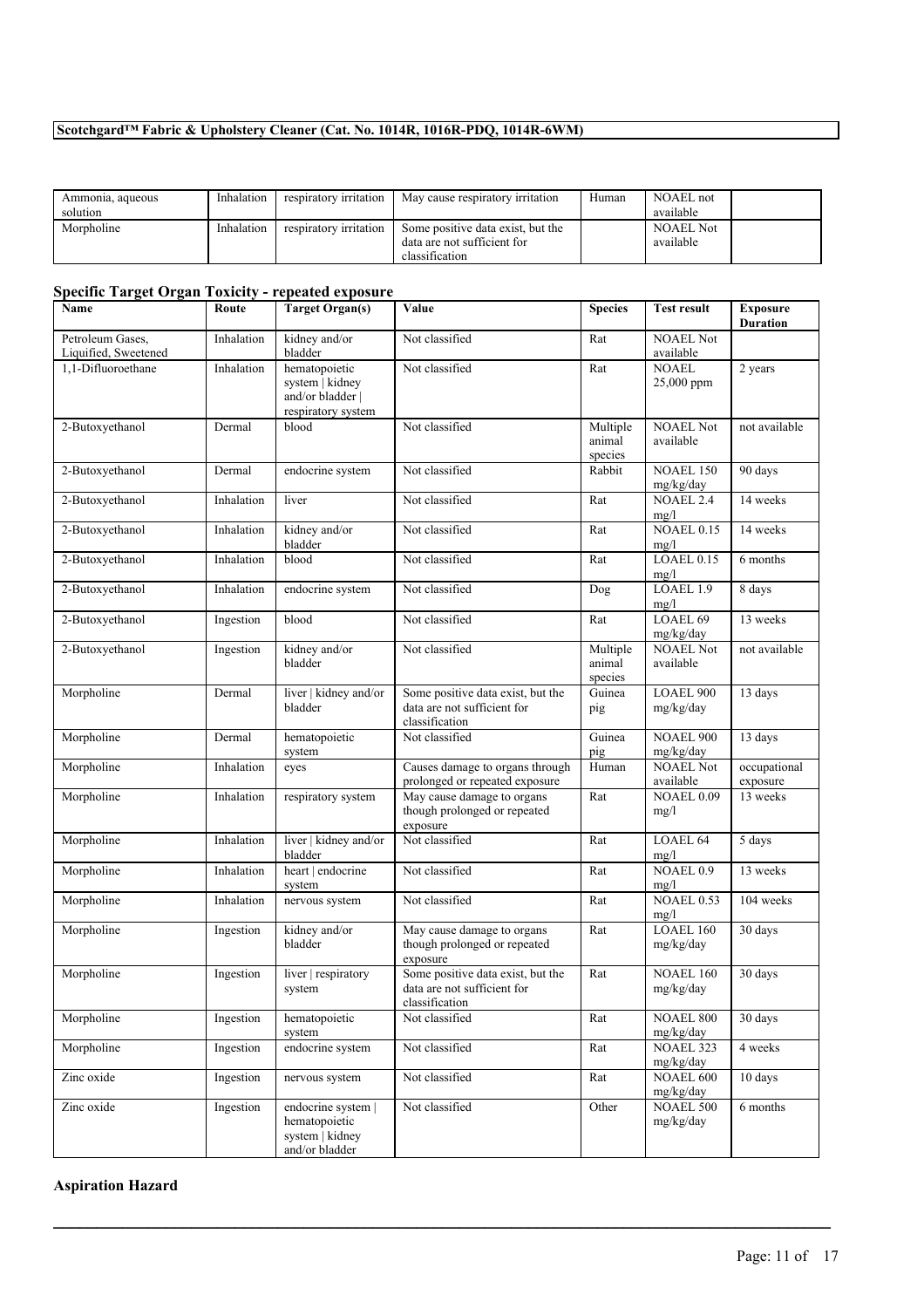For the component/components, either no data is currently available or the data is not sufficient for classification.

Please contact the address or phone number listed on the first page of the SDS for additional toxicological information **on this material and/or its components.**

# **SECTION 12: Ecological information**

The information below may not agree with the EU material classification in Section 2 and/or the ingredient classifications in Section 3 if specific ingredient classifications are mandated by a competent authority. In addition, statements and data presented in Section 12 are based on UN GHS calculation rules and classifications derived from **3M assessments.**

### **12.1. Toxicity**

No product test data available.

| <b>Material</b>                          | <b>CAS Nbr</b>      | Organism                         | <b>Type</b>                                                 | <b>Exposure</b> | <b>Test endpoint Test result</b> |                                     |
|------------------------------------------|---------------------|----------------------------------|-------------------------------------------------------------|-----------------|----------------------------------|-------------------------------------|
| Petroleum Gases,<br>Liquified, Sweetened | 68476-86-8          |                                  | Data not available<br>or insufficient for<br>classification |                 |                                  |                                     |
| Organic acid ester salt                  | <b>Trade Secret</b> |                                  | Data not available<br>or insufficient for<br>classification |                 |                                  |                                     |
| Sodium Lauryl Sulfate                    | $151 - 21 - 3$      | Fish other                       | Experimental                                                | 96 hours        | LC50                             | $0.59$ mg/l                         |
| Sodium Lauryl Sulfate                    | $151 - 21 - 3$      | Water flea                       | Experimental                                                | 48 hours        | LC50                             | $1.4 \text{ mg/l}$                  |
| Sodium Lauryl Sulfate                    | $151 - 21 - 3$      | <b>Atlantic Silverside</b>       | Experimental                                                | 96 hours        | LC50                             | $2.8$ mg/l                          |
| Sodium Lauryl Sulfate                    | $151 - 21 - 3$      | Crustacea other                  | Experimental                                                | 48 hours        | LC50                             | $1.9 \text{ mg/l}$                  |
| Sodium Lauryl Sulfate                    | $151 - 21 - 3$      | Algae or other<br>aquatic plants | Experimental                                                | 96 hours        | <b>EC50</b>                      | $30.2 \text{ mg}/1$                 |
| Sodium Lauryl Sulfate                    | $151 - 21 - 3$      | Green algae                      | Experimental                                                | 96 hours        | <b>EC50</b>                      | $117 \overline{\text{mg}/\text{l}}$ |
| Sodium Lauryl Sulfate                    | 151-21-3            | Fathead minnow                   | Experimental                                                | 42 days         | <b>NOEC</b>                      | $1.357$ mg/l                        |
| Sodium Lauryl Sulfate                    | 151-21-3            | Green Algae                      | Experimental                                                | 96 hours        | Effect<br>Concentration 10%      | $12 \text{ mg/l}$                   |
| Sodium Lauryl Sulfate                    | $151 - 21 - 3$      | Water flea                       | Experimental                                                | 7 days          | <b>NOEC</b>                      | $0.88$ mg/l                         |
| Styrene maleic<br>anhydride copolymer    | 52720-34-0          |                                  | Data not available<br>or insufficient for<br>classification |                 |                                  |                                     |
| 1,1-Difluoroethane                       | $75 - 37 - 6$       | Rainbow trout                    | Estimated                                                   | 96 hours        | LC50                             | 291.31 mg/l                         |
| 1,1-Difluoroethane                       | 75-37-6             | Water flea                       | Estimated                                                   | 48 hours        | <b>EC50</b>                      | 634.41 mg/l                         |
| 2-Butoxyethanol                          | $111 - 76 - 2$      | Rainbow trout                    | Experimental                                                | 96 hours        | LC50                             | 1,474 mg/l                          |
| 2-Butoxyethanol                          | 111-76-2            | Eastern oyster                   | Experimental                                                | 96 hours        | LC50                             | 89.4 mg/l                           |
| 2-Butoxyethanol                          | 111-76-2            | Green Algae                      | Experimental                                                | 72 hours        | <b>EC50</b>                      | $1,840$ mg/l                        |
| 2-Butoxyethanol                          | 111-76-2            | Water flea                       | Experimental                                                | 48 hours        | <b>EC50</b>                      | $1,550$ mg/l                        |
| 2-Butoxyethanol                          | 111-76-2            | Green Algae                      | Experimental                                                | 72 hours        | Effect<br>Concentration 10%      | $679$ mg/l                          |
| 2-Butoxyethanol                          | $111 - 76 - 2$      | Water flea                       | Experimental                                                | 21 days         | <b>NOEC</b>                      | $100$ mg/l                          |
| Ammonia, aqueous<br>solution             | 1336-21-6           | Fish other                       | Estimated                                                   | 96 hours        | LC50                             | $3.5$ mg/l                          |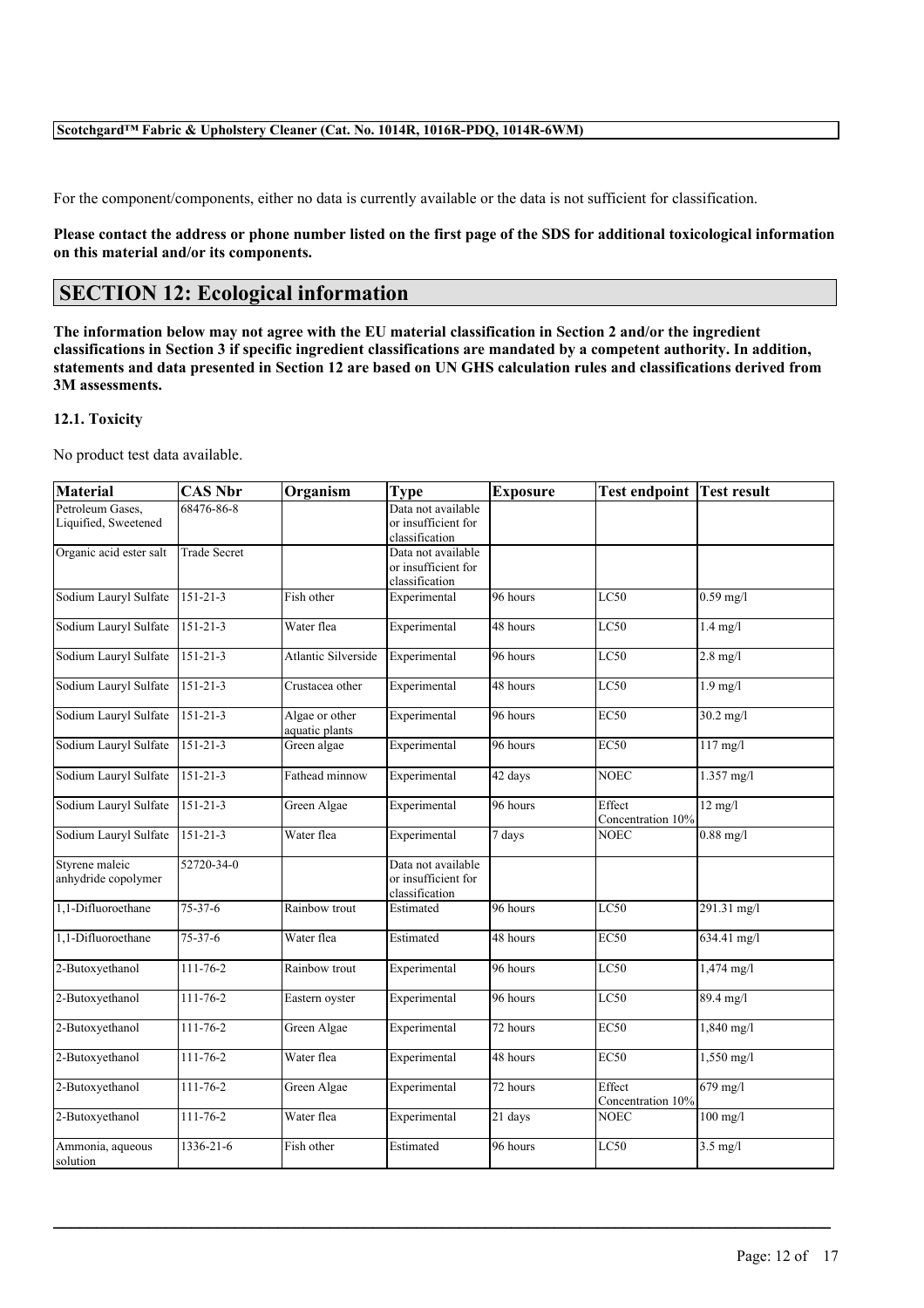| Ammonia, aqueous<br>solution            | 1336-21-6       | Algae or other<br>aquatic plants | Estimated    | 72 hours          | IC <sub>50</sub>            | $21.5 \text{ mg/l}$ |
|-----------------------------------------|-----------------|----------------------------------|--------------|-------------------|-----------------------------|---------------------|
| Ammonia, aqueous<br>solution            | 1336-21-6       | <b>Grass Shrimp</b>              | Estimated    | 48 hours          | EC50                        | $20 \text{ mg/l}$   |
| Ammonia, aqueous<br>solution            | 1336-21-6       | Bluegill                         | Estimated    | 32 days           | <b>NOEC</b>                 | $4.1$ mg/l          |
| Ammonia, aqueous<br>solution            | $1336 - 21 - 6$ | Algae or other<br>aquatic plants | Estimated    | 72 hours          | NOEC                        | $1.5$ mg/l          |
| Ammonia, aqueous<br>solution            | 1336-21-6       | Water flea                       | Estimated    | 21 days           | <b>NOEC</b>                 | 49.2 mg/l           |
| Dodecyldimethylamine 1643-20-5<br>oxide |                 | Green algae                      | Experimental | 72 hours          | <b>EC50</b>                 | $0.11$ mg/l         |
| Dodecyldimethylamine<br>oxide           | 1643-20-5       | Water flea                       | Experimental | 48 hours          | <b>EC50</b>                 | $2.2 \text{ mg/l}$  |
| Dodecyldimethylamine<br>oxide           | 1643-20-5       | Ricefish                         | Experimental | 96 hours          | LC50                        | $30 \text{ mg/l}$   |
| Dodecyldimethylamine 1643-20-5<br>oxide |                 | Fathead minnow                   | Experimental | 302 days          | <b>NOEC</b>                 | $0.42$ mg/l         |
| Dodecyldimethylamine 1643-20-5<br>oxide |                 | Green algae                      | Experimental | 72 hours          | <b>NOEC</b>                 | $0.0049$ mg/l       |
| Dodecyldimethylamine<br>oxide           | $1643 - 20 - 5$ | Water flea                       | Experimental | 21 days           | <b>NOEC</b>                 | $0.36$ mg/l         |
| Morpholine                              | $110-91-8$      | Green algae                      | Experimental | 96 hours          | <b>EC50</b>                 | $28$ mg/l           |
| Morpholine                              | $110-91-8$      | Rainbow trout                    | Experimental | 96 hours          | LC50                        | $180$ mg/l          |
| Morpholine                              | $110-91-8$      | Water flea                       | Experimental | 48 hours          | EC50                        | $45$ mg/l           |
| Morpholine                              | $110-91-8$      | Fish other                       | Experimental | 96 hours          | LC50                        | $100$ mg/l          |
| Morpholine                              | $110-91-8$      | Water flea                       | Experimental | 21 days           | <b>NOEC</b>                 | $5$ mg/l            |
| Morpholine                              | $110-91-8$      | Green algae                      | Experimental | 96 hours          | <b>NOEC</b>                 | $10$ mg/l           |
| Sodium nitrite                          | 7632-00-0       | Rainbow trout                    | Experimental | 96 hours          | LC50                        | $0.9$ mg/l          |
| Sodium nitrite                          | 7632-00-0       | Crustacea other                  | Experimental | 48 hours          | LC50                        | $37$ mg/l           |
| Sodium nitrite                          | 7632-00-0       | Green algae                      | Experimental | 72 hours          | <b>EC50</b>                 | $>100$ mg/l         |
| Sodium nitrite                          | 7632-00-0       | Fathead minnow                   | Estimated    | 32 days           | NOEC                        | $3.1$ mg/l          |
| Zinc oxide                              | 1314-13-2       | Rainbow trout                    | Estimated    | 96 hours          | LC50                        | $0.21$ mg/l         |
| Zinc oxide                              | 1314-13-2       | Crustacea other                  | Experimental | 24 hours          | LC50                        | $0.24$ mg/l         |
| Zinc oxide                              | 1314-13-2       | Green Algae                      | Experimental | 72 hours          | <b>EC50</b>                 | $0.057$ mg/l        |
| Zinc oxide                              | 1314-13-2       | Rainbow trout                    | Estimated    | 30 days           | <b>NOEC</b>                 | $0.049$ mg/l        |
| Zinc oxide                              | $1314 - 13 - 2$ | Algae or other<br>aquatic plants | Estimated    | 96 hours          | Effect<br>Concentration 10% | $0.026$ mg/l        |
| Zinc oxide                              | 1314-13-2       | Crustacea other                  | Estimated    | $24 \text{ days}$ | <b>NOEC</b>                 | $0.007$ mg/l        |

# **12.2. Persistence and degradability**

| <b>Material</b>                                      | CAS Nbr        | Test type                                                     | Duration | <b>Study Type</b>         | Test result              | <b>Protocol</b>                                         |
|------------------------------------------------------|----------------|---------------------------------------------------------------|----------|---------------------------|--------------------------|---------------------------------------------------------|
| Petroleum Gases, Liquified, 168476-86-8<br>Sweetened |                | Data not available<br>lor insufficient for<br>lclassification | N/A      | N/A                       | <i>N/A</i>               | N/A                                                     |
| Organic acid ester salt                              | Trade Secret   | Estimated<br>Biodegradation                                   | 28 days  | <b>BOD</b>                | $164%$ weight            | $[OECD 301C - MITI test (I)]$                           |
| Sodium Lauryl Sulfate                                | $151 - 21 - 3$ | Experimental<br>Biodegradation                                | 28 days  | CO <sub>2</sub> evolution | $ 95 \% \text{ weight} $ | <b>OECD 301B - Modified</b><br>sturm or CO <sub>2</sub> |
| Styrene maleic anhydride                             | 52720-34-0     | Data not available N/A                                        |          | N/A                       | 'N/A                     | N/A                                                     |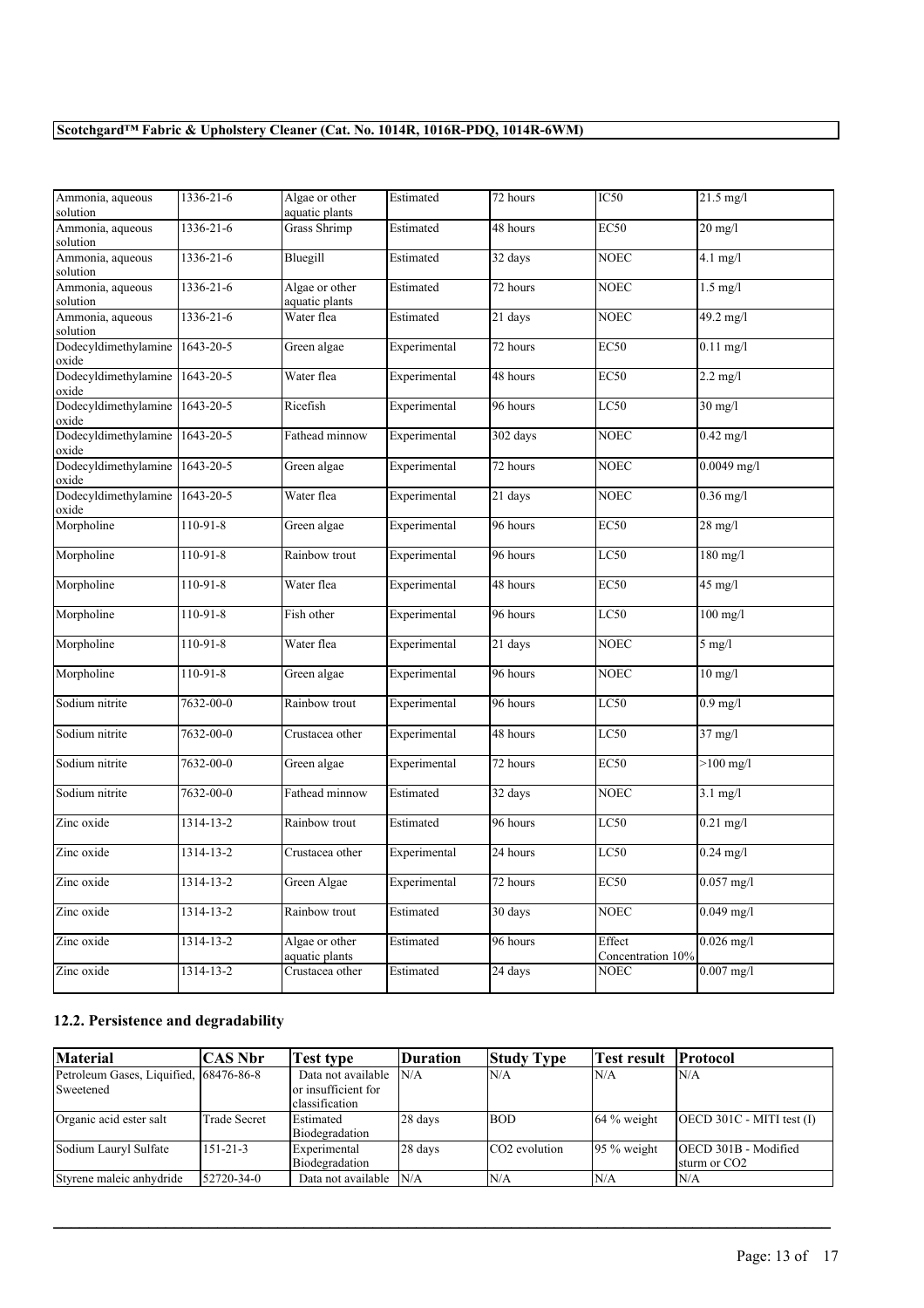| copolymer                     |                | or insufficient for<br>classification                       |         |                                   |                                  |                                                                 |
|-------------------------------|----------------|-------------------------------------------------------------|---------|-----------------------------------|----------------------------------|-----------------------------------------------------------------|
| 1,1-Difluoroethane            | $75-37-6$      | Estimated<br>Biodegradation                                 | 28 days | <b>BOD</b>                        | 3 % weight                       | OECD 301D - Closed bottle<br>test                               |
| 1,1-Difluoroethane            | $75-37-6$      | Estimated<br>Photolysis                                     |         | Photolytic half-life<br>(in air)  | $916$ days (t 1/2) Other methods |                                                                 |
| 2-Butoxyethanol               | $111 - 76 - 2$ | Experimental<br>Biodegradation                              | 28 days | CO <sub>2</sub> evolution         | $90.4%$ weight                   | OECD 301B - Modified<br>sturm or CO <sub>2</sub>                |
| Ammonia, aqueous solution     | 1336-21-6      | Data not available<br>or insufficient for<br>classification | N/A     | N/A                               | N/A                              | N/A                                                             |
| Dodecyldimethylamine<br>oxide | 1643-20-5      | Experimental<br>Biodegradation                              | 28 days | CO <sub>2</sub> evolution         |                                  | 95.27 % weight OECD 301B - Modified<br>sturm or CO <sub>2</sub> |
| Morpholine                    | 110-91-8       | Experimental<br>Biodegradation                              | 28 days | Dissolv. Organic<br>Carbon Deplet | $93\%$ weight                    | OECD 301E - Modified<br><b>OECD</b> Scre                        |
| Sodium nitrite                | 7632-00-0      | Data not available<br>or insufficient for<br>classification | N/A     | N/A                               | N/A                              | N/A                                                             |
| Zinc oxide                    | 1314-13-2      | Data not available<br>or insufficient for<br>classification | N/A     | N/A                               | N/A                              | N/A                                                             |

### **12.3 : Bioaccumulative potential**

| <b>Material</b>                          | <b>CAS Nbr</b>  | <b>Test type</b>                                            | <b>Duration</b> | <b>Study Type</b>         | <b>Test result</b> | Protocol                                                         |
|------------------------------------------|-----------------|-------------------------------------------------------------|-----------------|---------------------------|--------------------|------------------------------------------------------------------|
| Petroleum Gases.<br>Liquified, Sweetened | 68476-86-8      | Data not available<br>or insufficient for<br>classification | N/A             | N/A                       | N/A                | N/A                                                              |
| Organic acid ester salt                  | Trade Secret    | Estimated<br><b>Bioconcentration</b>                        |                 | Bioaccumulation<br>factor | $\overline{2.8}$   | <b>Estimated: Bioconcentration</b><br>factor                     |
| Sodium Lauryl Sulfate                    | $151 - 21 - 3$  | Experimental<br><b>Bioconcentration</b>                     |                 | Log Kow                   | < 2.03             | Other methods                                                    |
| Styrene maleic anhydride<br>copolymer    | 52720-34-0      | Data not available<br>or insufficient for<br>classification | N/A             | N/A                       | N/A                | N/A                                                              |
| 1,1-Difluoroethane                       | $75-37-6$       | Estimated<br><b>Bioconcentration</b>                        |                 | Log Kow                   | 1.13               | Estimated: Octanol-water<br>partition coefficient                |
| 2-Butoxyethanol                          | $111 - 76 - 2$  | Experimental<br>Bioconcentration                            |                 | Log Kow                   | 0.81               | Other methods                                                    |
| Ammonia, aqueous<br>solution             | $1336 - 21 - 6$ | Estimated<br>Bioconcentration                               |                 | Log Kow                   | $-1.14$            | Other methods                                                    |
| Dodecyldimethylamine<br>oxide            | 1643-20-5       | Estimated<br><b>Bioconcentration</b>                        |                 | Log Kow                   | 1.85               | Other methods                                                    |
| Morpholine                               | $110-91-8$      | <b>Experimental BCF-</b><br>Carp                            | 42 days         | Bioaccumulation<br>factor | < 2.8              | OECD 305C-Bioaccum<br>degree fish                                |
| Sodium nitrite                           | 7632-00-0       | Experimental<br><b>Bioconcentration</b>                     |                 | Log Kow                   | $-3.7$             | Other methods                                                    |
| Zinc oxide                               | 1314-13-2       | <b>Experimental BCF-</b><br>Carp                            | 56 days         | Bioaccumulation<br>factor | < 217              | <b>OECD 305E -</b><br>Bioaccumulation flow-<br>through fish test |

### **12.4. Mobility in soil**

Please contact manufacturer for more details

# **12.5. Results of the PBT and vPvB assessment**

No information available at this time, contact manufacturer for more details

## **12.6. Other adverse effects**

No information available.

The surfactant(s) contained in this preparation comply with the biodegradability criteria as laid down in Regulation (EC) No.648/2004 on detergents.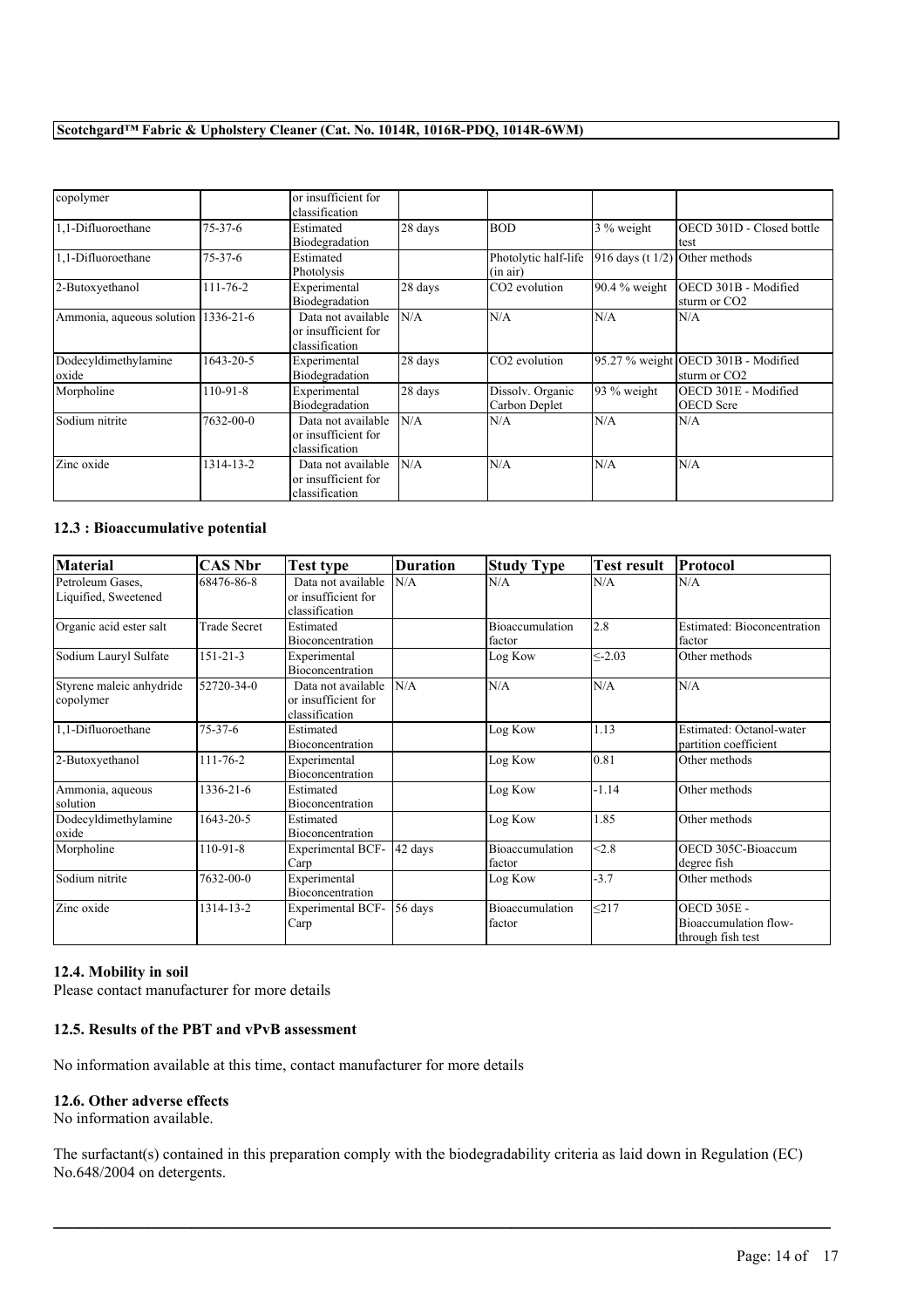# **SECTION 13: Disposal considerations**

### **13.1 Waste treatment methods**

See Section 11.1 Information on toxicological effects

Dispose of waste product in a permitted industrial waste facility. As a disposal alternative, incinerate in a permitted waste incineration facility. Facility must be capable of handling aerosol cans. Combustion products will include HF. Facility must be capable of handling halogenated materials. Empty drums/barrels/containers used for transporting and handling hazardous chemicals (chemical substances/mixtures/preparations classified as Hazardous as per applicable regulations) shall be considered, stored, treated & disposed of as hazardous wastes unless otherwise defined by applicable waste regulations. Consult with the respective regulating authorities to determine the available treatment and disposal facilities.

The coding of a waste stream is based on the application of the product by the consumer. Since this is out of the control of 3M, no waste code(s) for products after use will be provided. Please refer to the European Waste Code (EWC - 2000/532/EC and amendments) to assign the correct waste code to your waste stream. Ensure national and/or regional regulations are complied with and always use a licensed waste contractor.

## **EU waste code (product as sold)**

20 01 29\* Detergents containing dangerous substances

# **SECTION 14: Transportation information**

70-0051-0369-5

**ADR/RID:** UN1950, AEROSOLS, LIMITED QUANTITY, 2.2, (E), ADR Classification Code: 5A. **IMDG-CODE:** UN1950, AEROSOLS, 2.2, IMDG-Code segregation code: NONE, LIMITED QUANTITY, EMS: FD,SU. **ICAO/IATA:** UN1950, AEROSOLS, NON-FLAMMABLE, 2.2.

# **SECTION 15: Regulatory information**

### **15.1. Safety, health and environmental regulations/legislation specific for the substance or mixture**

| <b>Carcinogenicity</b> |                |                         |                                                       |
|------------------------|----------------|-------------------------|-------------------------------------------------------|
| <b>Ingredient</b>      | <b>CAS Nbr</b> | Classification          | Regulation                                            |
| 2-Butoxyethanol        | $111 - 76 - 2$ | Gr. 3: Not classifiable | <b>International Agency</b><br>for Research on Cancer |
| Morpholine             | $110-91-8$     | Gr. 3: Not classifiable | International Agency<br>for Research on Cancer        |

### **Global inventory status**

Contact 3M for more information. The components of this material are in compliance with the provisions of the Korea Chemical Control Act. Certain restrictions may apply. Contact the selling division for additional information. The components of this material are in compliance with the provisions of Australia National Industrial Chemical Notification and Assessment Scheme (NICNAS). Certain restrictions may apply. Contact the selling division for additional information. The components of this product are in compliance with the new substance notification requirements of CEPA. The components of this product are in compliance with the chemical notification requirements of TSCA. This product complies with Measures on Environmental Management of New Chemical Substances. All ingredients are listed on or exempt from on China IECSC inventory.

 $\mathcal{L}_\mathcal{L} = \mathcal{L}_\mathcal{L} = \mathcal{L}_\mathcal{L} = \mathcal{L}_\mathcal{L} = \mathcal{L}_\mathcal{L} = \mathcal{L}_\mathcal{L} = \mathcal{L}_\mathcal{L} = \mathcal{L}_\mathcal{L} = \mathcal{L}_\mathcal{L} = \mathcal{L}_\mathcal{L} = \mathcal{L}_\mathcal{L} = \mathcal{L}_\mathcal{L} = \mathcal{L}_\mathcal{L} = \mathcal{L}_\mathcal{L} = \mathcal{L}_\mathcal{L} = \mathcal{L}_\mathcal{L} = \mathcal{L}_\mathcal{L}$ 

# **15.2. Chemical Safety Assessment**

Not applicable

# **SECTION 16: Other information**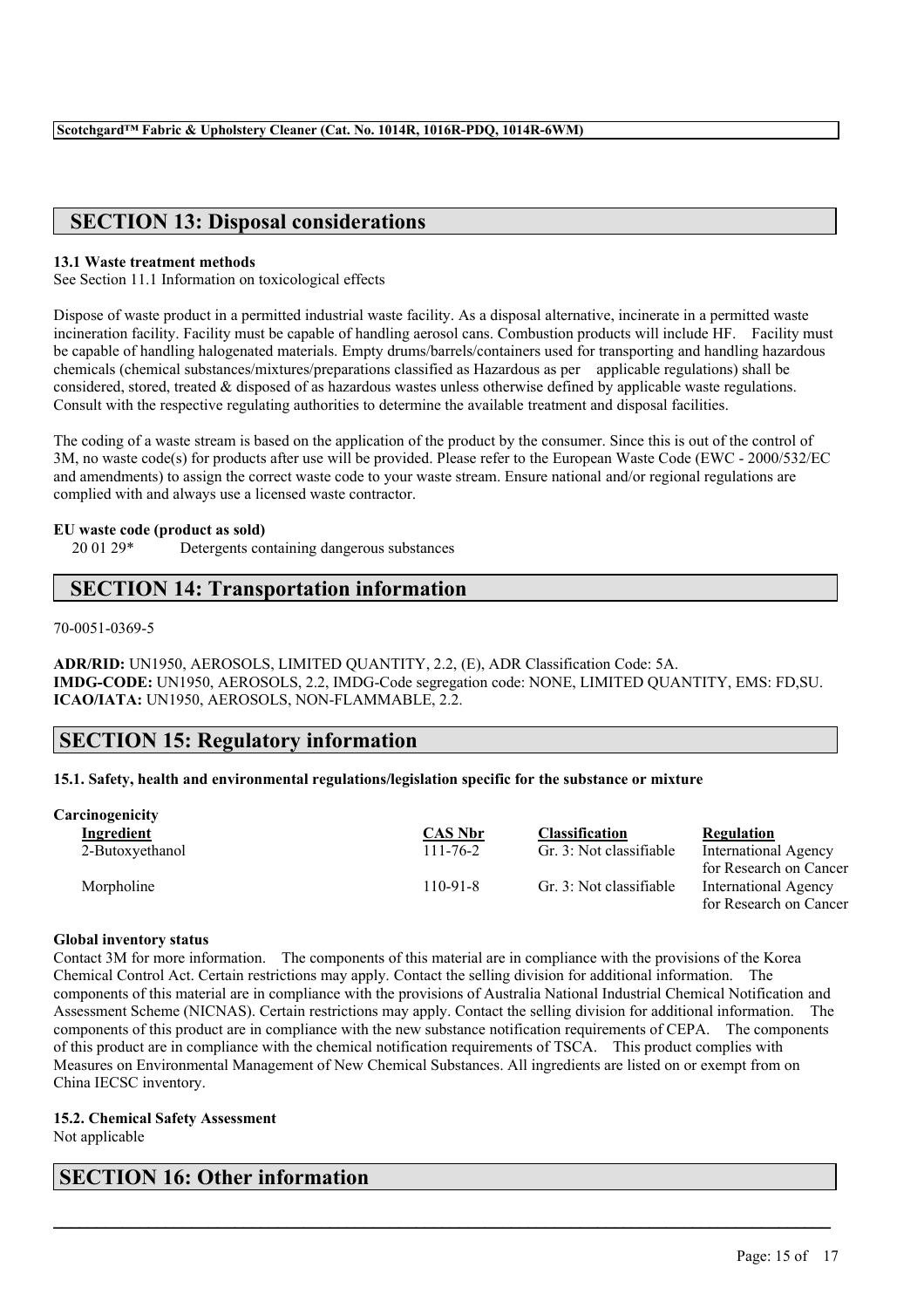### **List of relevant H statements**

| H <sub>220</sub>  | Extremely flammable gas.                              |
|-------------------|-------------------------------------------------------|
| H <sub>226</sub>  | Flammable liquid and vapour.                          |
| H <sub>229</sub>  | Pressurised container, may burst if heated.           |
| H <sub>272</sub>  | May intensify fire; oxidiser.                         |
| H <sub>280</sub>  | Contains gas under pressure; may explode if heated.   |
| H <sub>290</sub>  | May be corrosive to metals.                           |
| H <sub>301</sub>  | Toxic if swallowed.                                   |
| H <sub>3</sub> 02 | Harmful if swallowed.                                 |
| H311              | Toxic in contact with skin.                           |
| H312              | Harmful in contact with skin.                         |
| H <sub>3</sub> 14 | Causes severe skin burns and eye damage.              |
| H315              | Causes skin irritation.                               |
| H318              | Causes serious eye damage.                            |
| H319              | Causes serious eye irritation.                        |
| H332              | Harmful if inhaled.                                   |
| H335              | May cause respiratory irritation.                     |
| H336              | May cause drowsiness or dizziness.                    |
| H400              | Very toxic to aquatic life.                           |
| H410              | Very toxic to aquatic life with long lasting effects. |
| H412              | Harmful to aquatic life with long lasting effects.    |

### **Revision information:**

Section 1: Product name information was modified.

Section 01: SAP Material Numbers information was added.

Section 2: Additional label requirements phrase information was deleted.

Section 2: EU Detergent Regulation label remarks information was deleted.

Section 2: Graphic information information was deleted.

Section 2: Indication of danger information information was deleted.

Label: CLP Classification information was modified.

Label: CLP Environmental Hazard Statements information was deleted.

Label: CLP Percent Unknown information was deleted.

Label: CLP Percent Unknown information was modified.

Label: CLP Precautionary - Disposal information was deleted.

Label: Signal Word information was modified.

Section 2: Label ingredient information information was deleted.

Section 2: Label remarks information was deleted.

Section 2: R phrase reference information was deleted.

Remark (phrase) information was deleted.

Risk phrase information was deleted.

Safety phrase information was deleted.

Section 3: Composition/ Information of ingredients table information was added.

Section 3: Composition/ Information of ingredients table information was deleted.

Section 3: Reference to H statement explanation in Section 016 information was added.

Section 3: Reference to R and H statement explanation in Section 16 information was deleted.

 $\mathcal{L}_\mathcal{L} = \mathcal{L}_\mathcal{L} = \mathcal{L}_\mathcal{L} = \mathcal{L}_\mathcal{L} = \mathcal{L}_\mathcal{L} = \mathcal{L}_\mathcal{L} = \mathcal{L}_\mathcal{L} = \mathcal{L}_\mathcal{L} = \mathcal{L}_\mathcal{L} = \mathcal{L}_\mathcal{L} = \mathcal{L}_\mathcal{L} = \mathcal{L}_\mathcal{L} = \mathcal{L}_\mathcal{L} = \mathcal{L}_\mathcal{L} = \mathcal{L}_\mathcal{L} = \mathcal{L}_\mathcal{L} = \mathcal{L}_\mathcal{L}$ 

Section 3: Reference to section 15 for Nota info information was deleted.

Section 6: Accidental release clean-up information information was modified.

Section 6: Accidental release personal information information was modified.

Section 7: Precautions safe handling information information was modified.

Section 8: Appropriate Engineering controls information information was modified.

Section 8: glove data value information was added.

Section 8: glove data value information was modified.

Section 8: Occupational exposure limit table information was modified.

Section 8: Personal Protection - Respiratory Information information was modified.